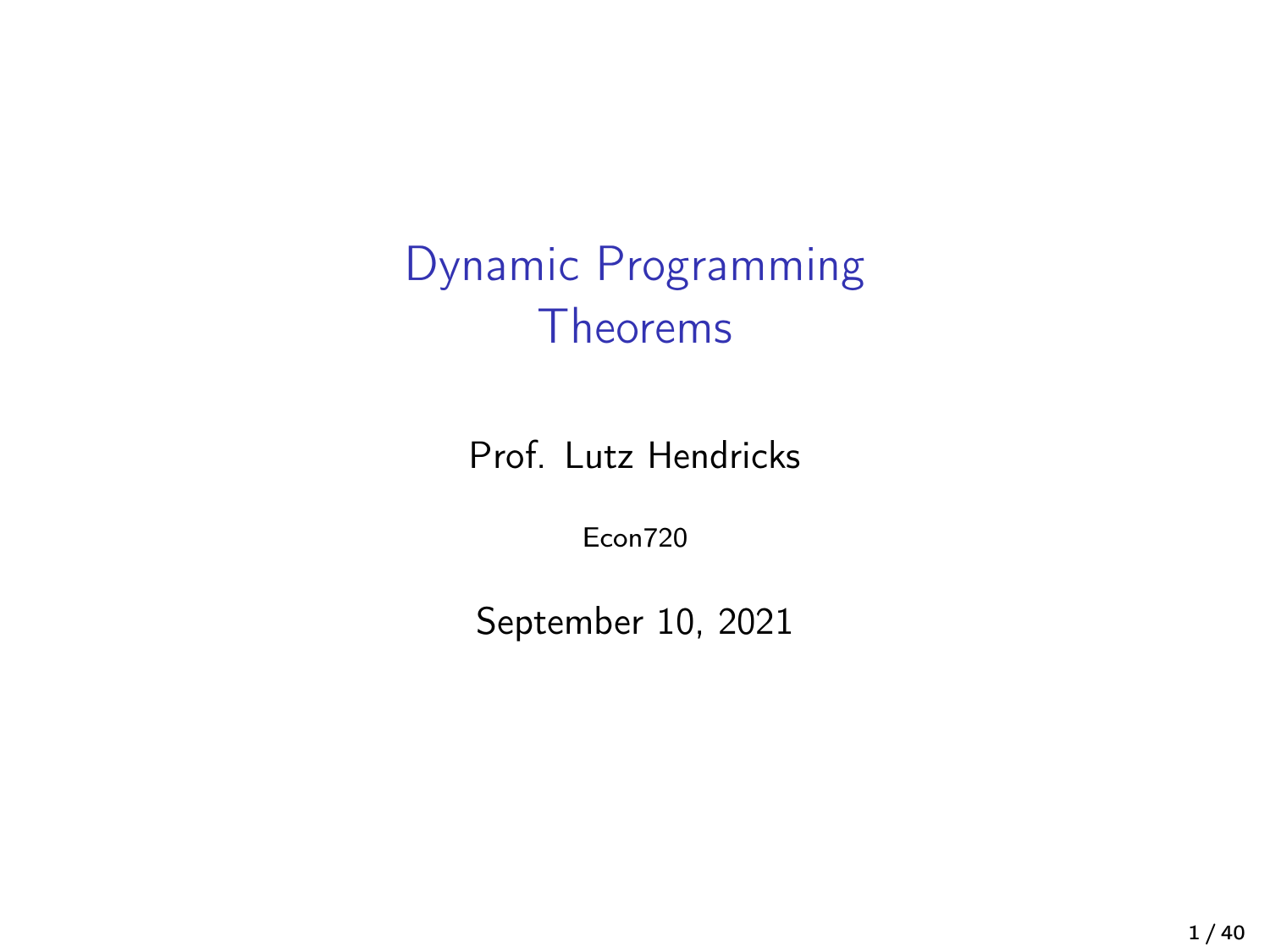Useful theorems to characterize the solution to a DP problem.

There is no reason to remember these results.

But you need to know they exist and can be looked up when you need them.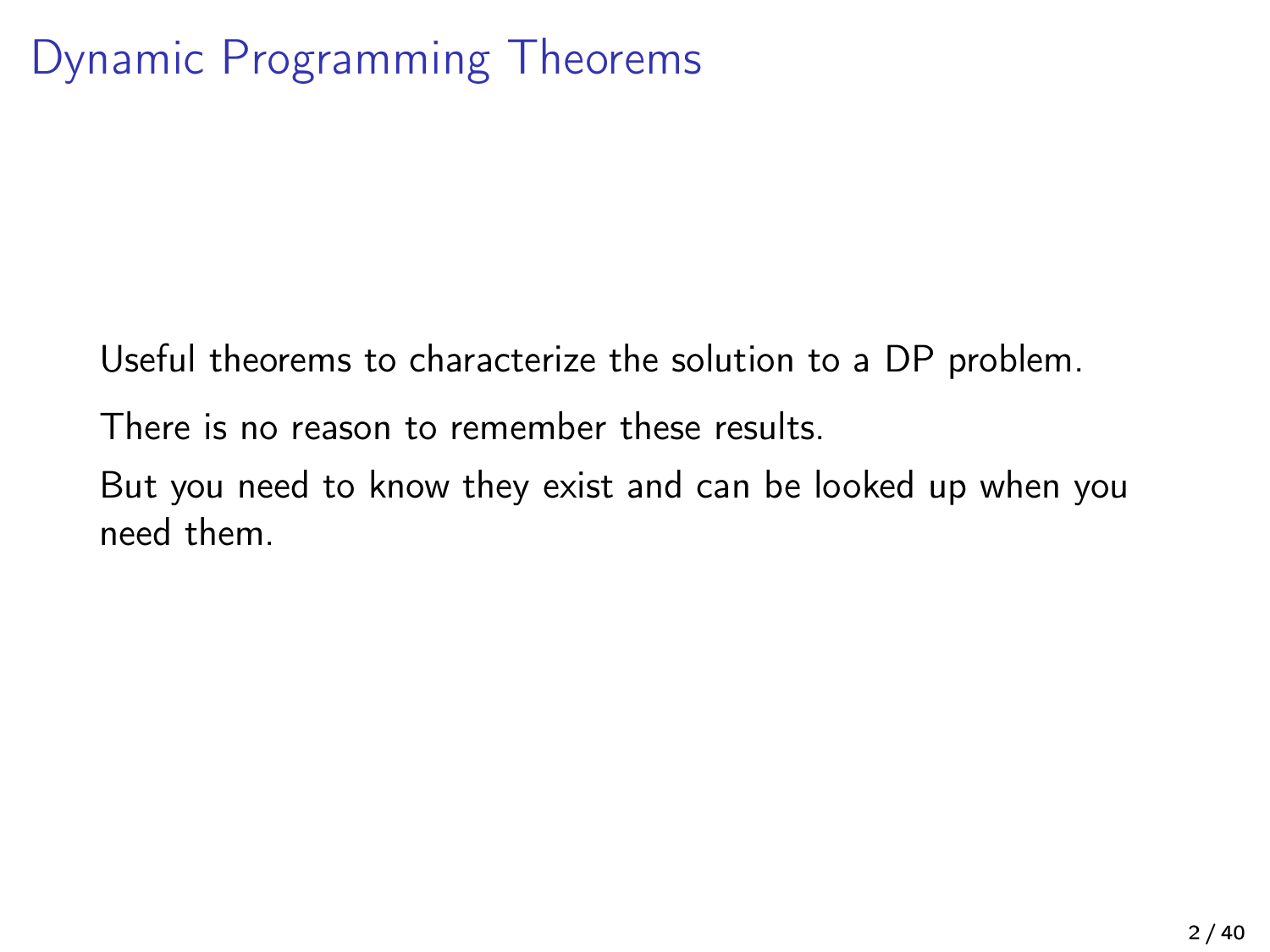Generic Sequence Problem (P1)

$$
V^*(x(0)) = \max_{\{x(t+1)\}_{t=0}^{\infty}} \sum_{t=0}^{\infty} \beta^t U(x(t), x(t+1))
$$
  
subject to  

$$
x(t+1) \in G(x(t))
$$

$$
x(0) \text{ given}
$$

 $x(t) \in X \subset \mathbb{R}^k$  is the set of allowed states. The correspondence  $G: X \rightrightarrows X$  defines the constraints. A solution is a sequence  $\{x(t)\}\$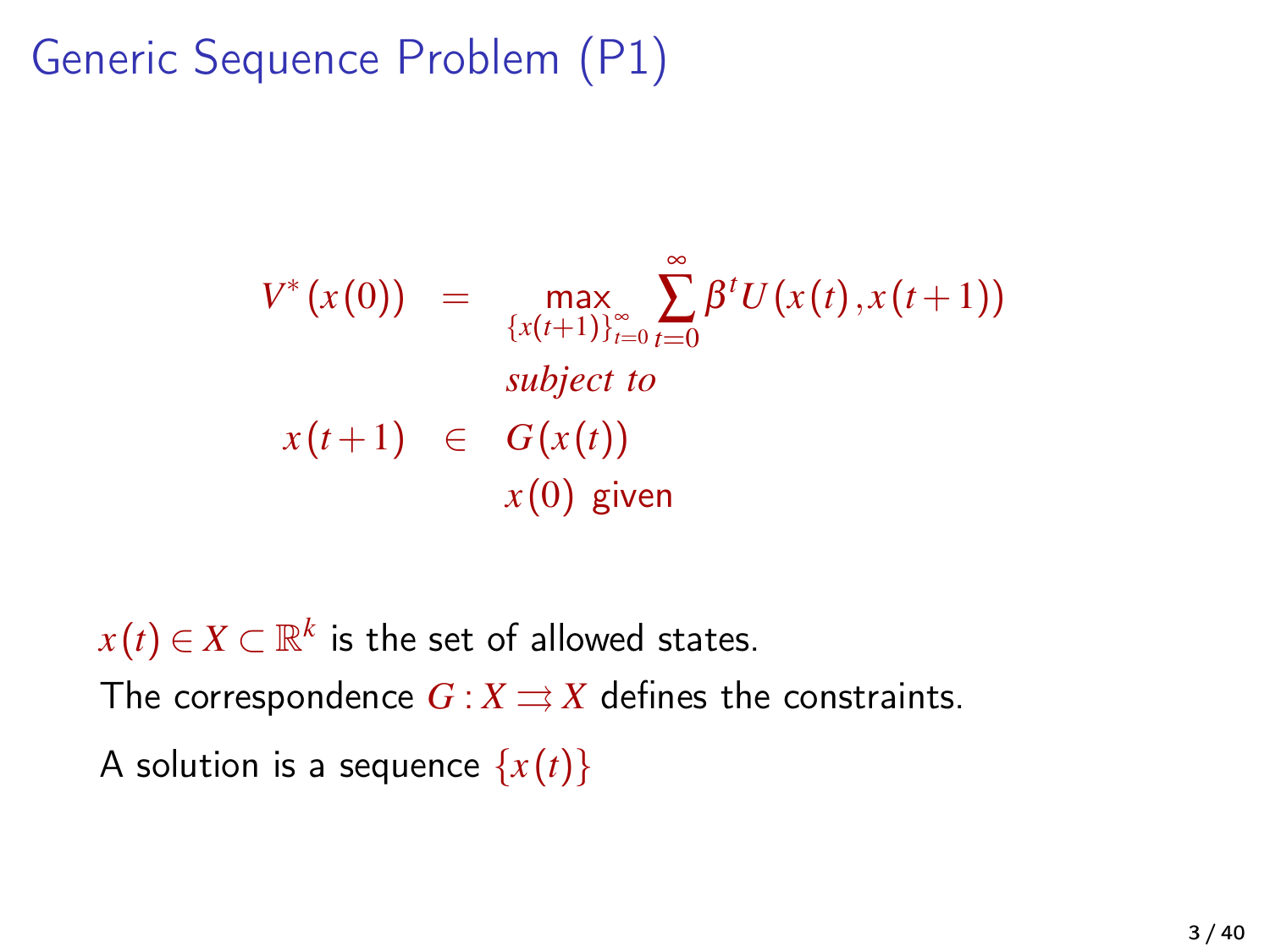Mapping into the growth model

$$
\max_{\{k(t+1)\}_{t=0}^{\infty}} \sum_{t=0}^{\infty} \beta^t U\left(f(k(t)) - k(t+1)\right)
$$
\nsubject to\n
$$
k(t+1) \in G(k(t)) = [0, f(k(t))]
$$
\n
$$
k(t) \in X = \mathbb{R}^+
$$
\n
$$
k(0) \text{ given}
$$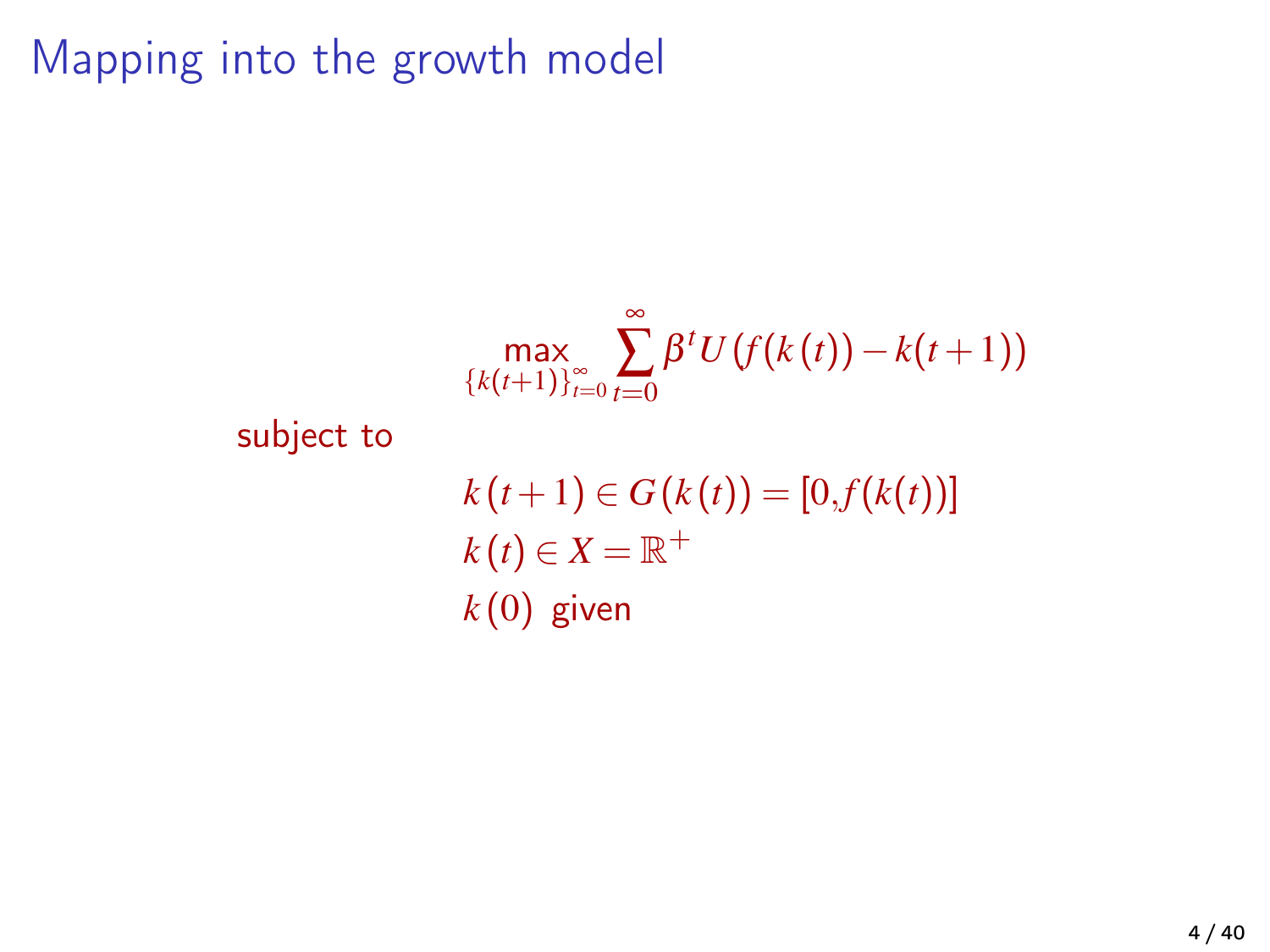Recursive Problem (P2)

$$
V(x) = \max_{y \in G(x)} U(x, y) + \beta V(y), \ \forall x \in X
$$

A solution is a policy function  $\pi : X \longrightarrow X$  and a value function  $V(x)$  such that

- 1.  $V(x) = U(x, \pi(x)) + \beta V(\pi(x)), \forall x \in X$
- 2. When  $y = \pi(x)$ , now and forever, the max value is attained.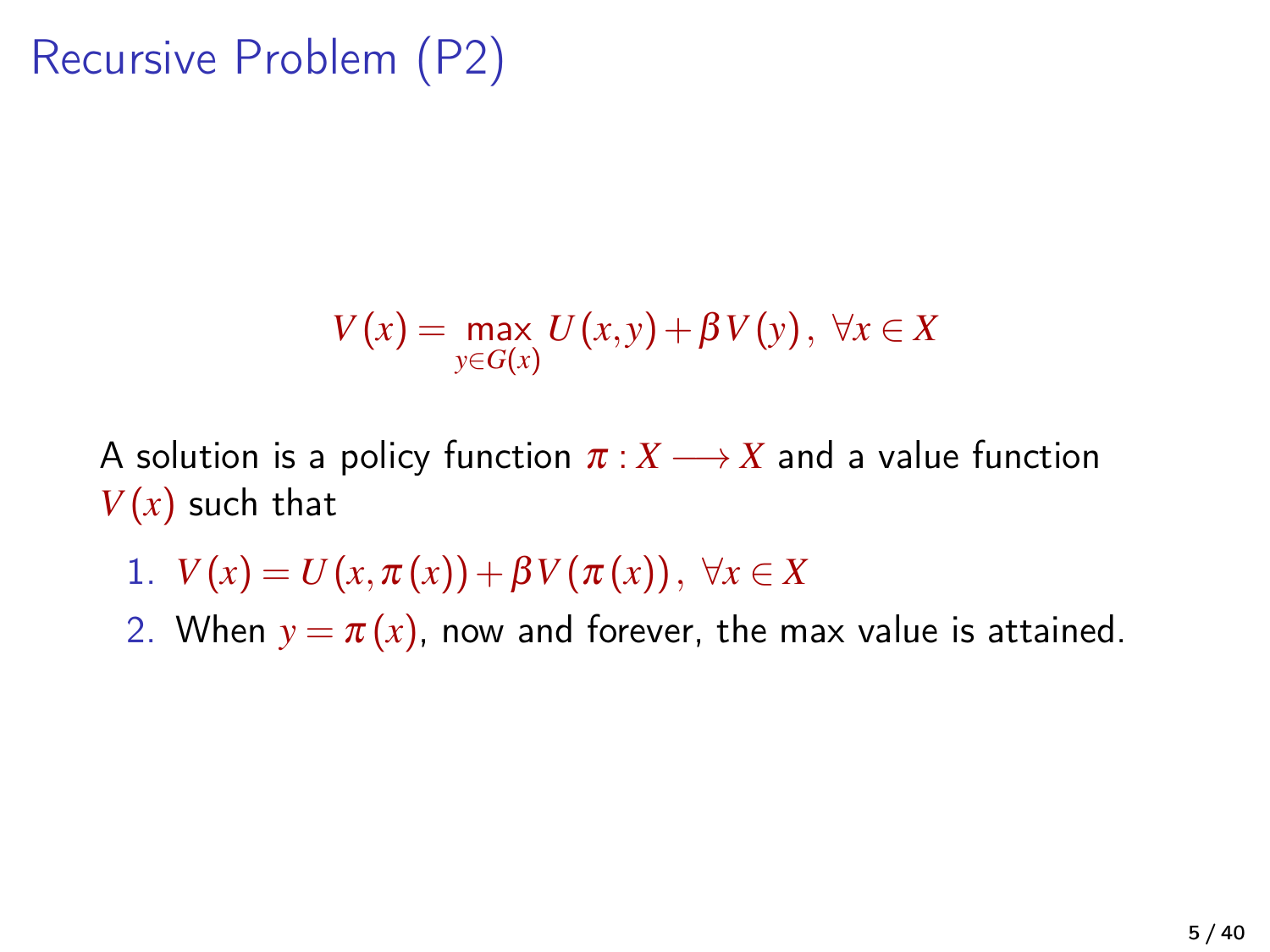This is the upshot of everything that follows:

If it is possible to write the optimization problem in the format of P1

and if mild conditions hold,

then solving P1 and P2 are equivalent.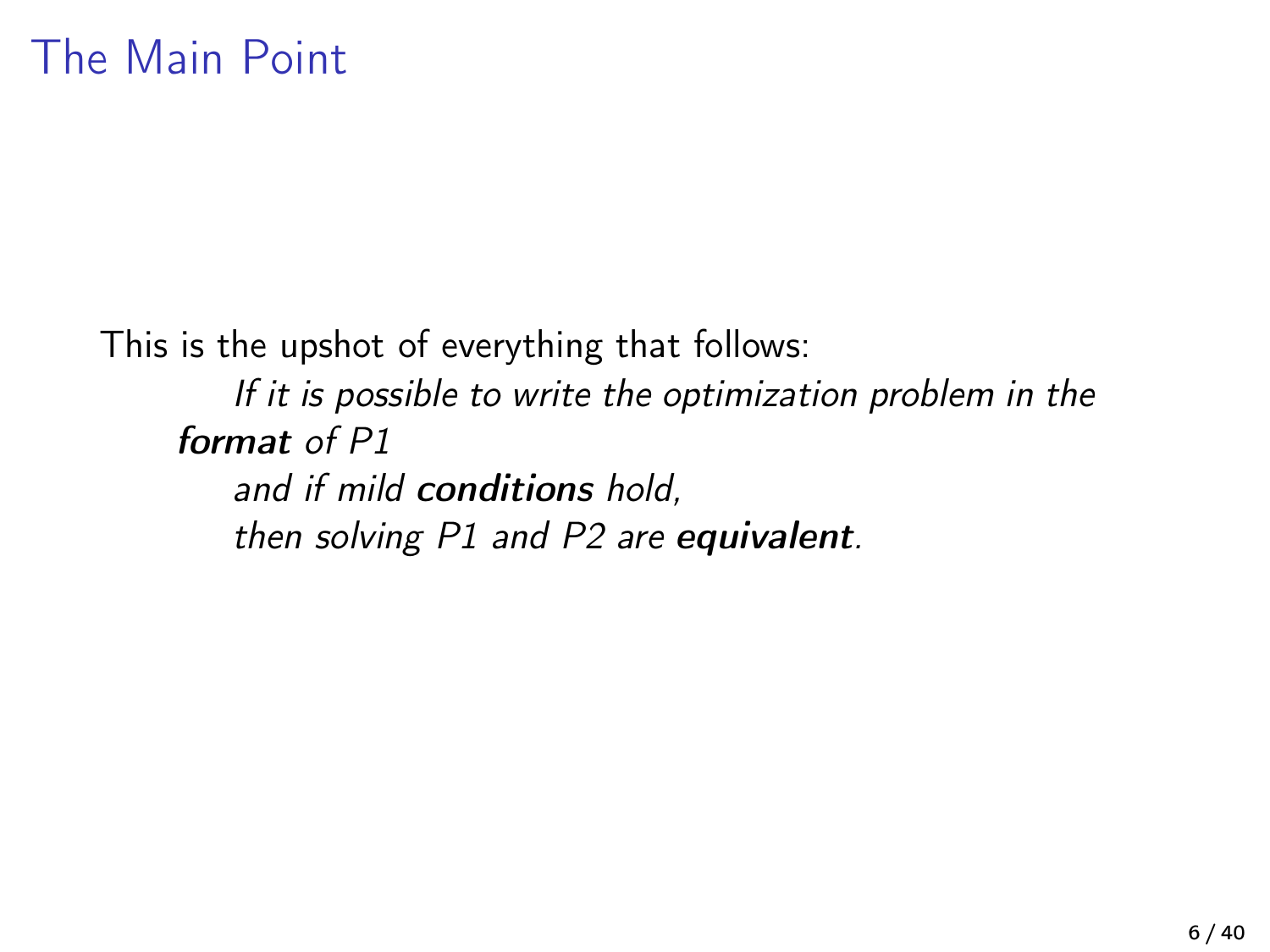## Assumptions That Could Be Relaxed

- 1. Stationarity: *U* and *G* do not depend on *t*.
- 2. Utility is additively separable.

 $\blacktriangleright$  Time consistency

- 3. The control is  $x(t+1)$ .
	- $\blacktriangleright$  There could be additional controls that don't affect  $x(t+1)$ .
	- $\blacktriangleright$  They are "max'd out". Ex: 2 consumption goods.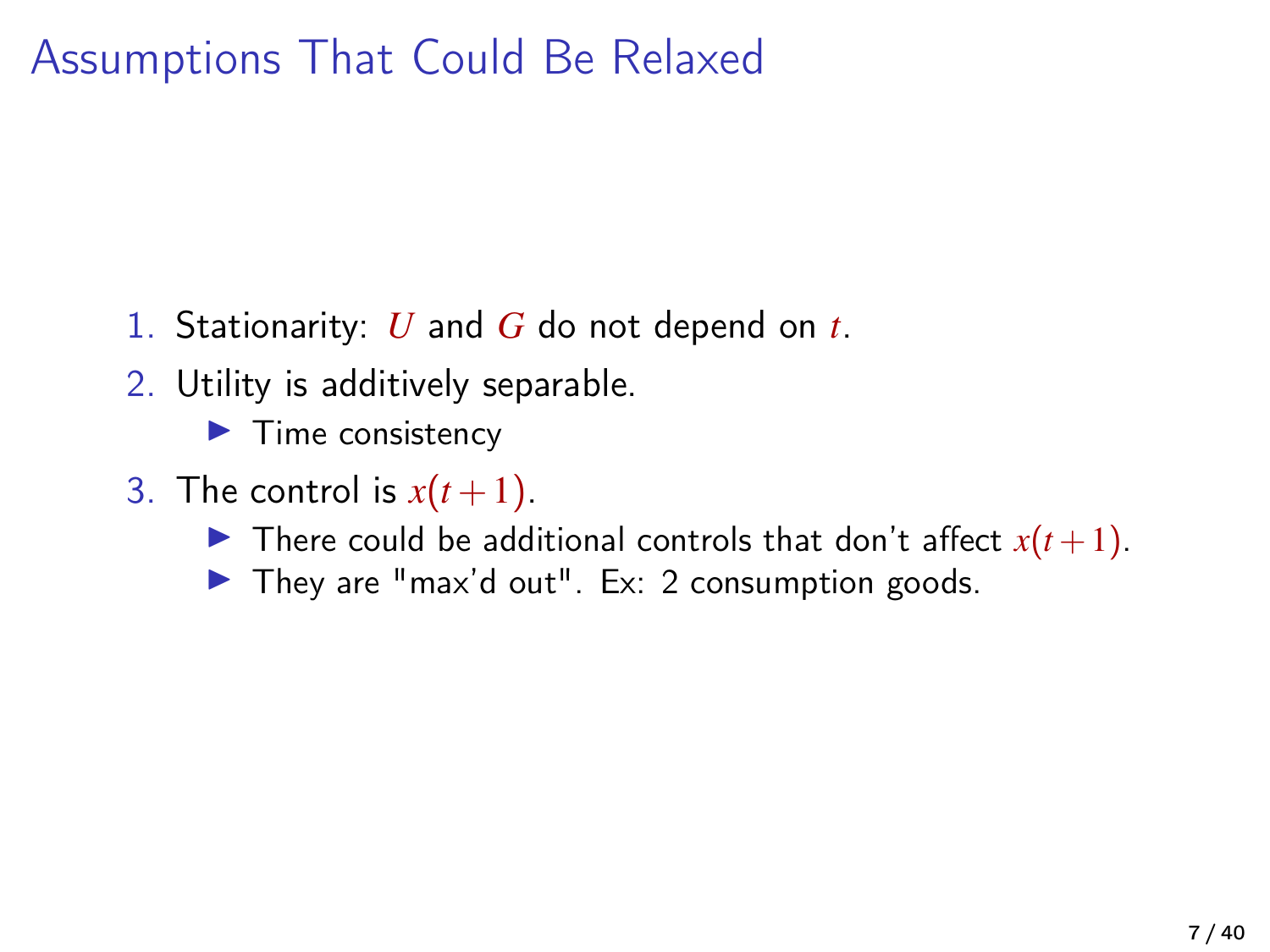# Dynamic Programming Theorems

- $\triangleright$  The payoff of DP: it is easier to prove that solutions exist, are unique, monotone, etc.
- $\triangleright$  We state some assumptions and theorems using them.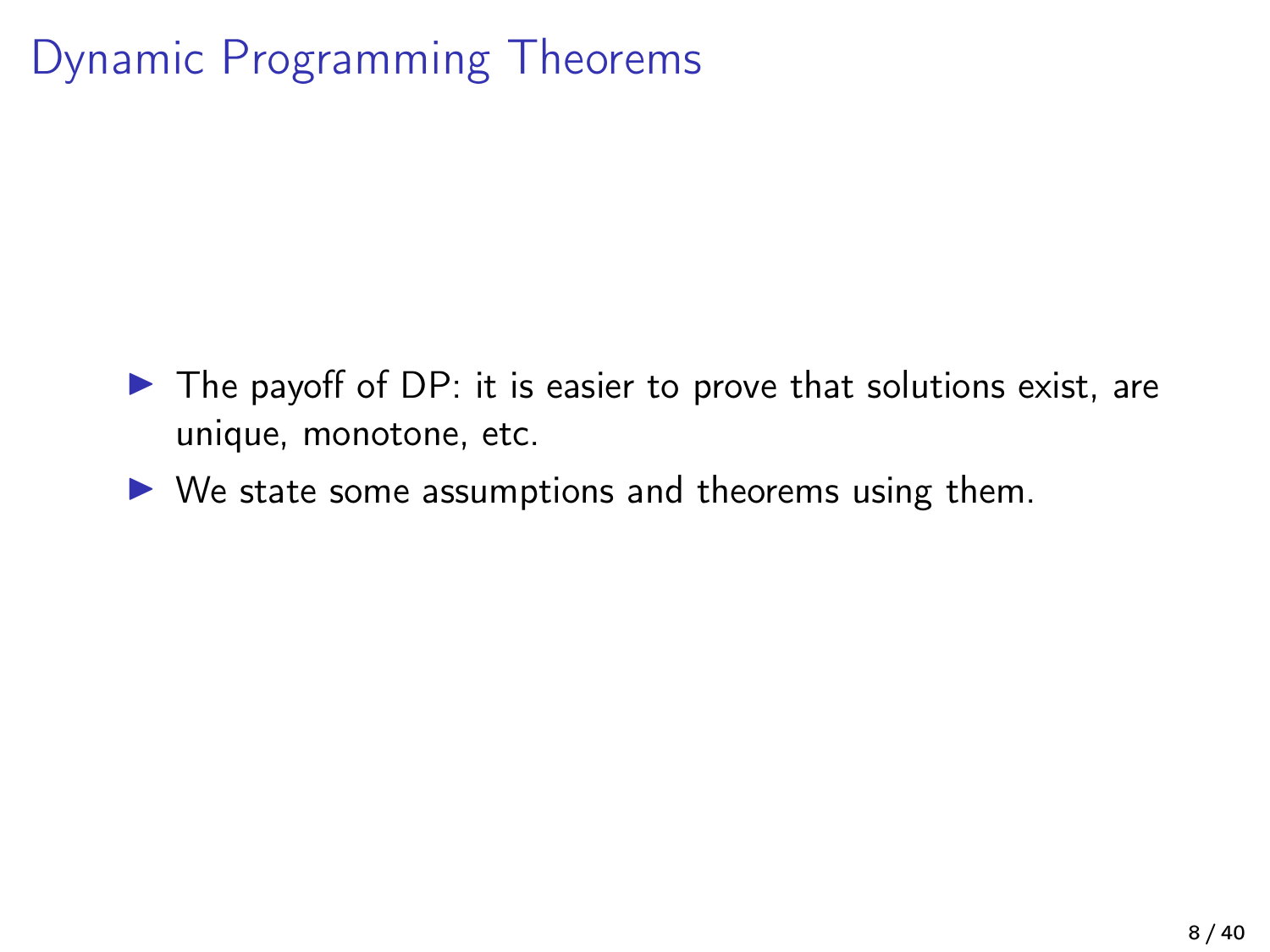#### Assumption 1: Non-emptiness

- $\blacktriangleright$  Define the set of feasible paths starting at  $x(0)$  by  $\Phi(x(0))$ .
- $\triangleright$  *G*(*x*) is nonempty for all *x* ∈ *X*.
	- $\triangleright$  needed to prevent a currently good looking path from running into "dead ends"
- $\triangleright$  lim<sub>*n→∞*</sub>  $\sum_{t=0}^{n} \beta^t U(x(t), x(t+1))$  exists and is finite, for all  $x(0) \in X$  and feasible paths  $\mathbf{x} \in \Phi(x(0))$ .

 $\blacktriangleright$  cannot have unbounded utility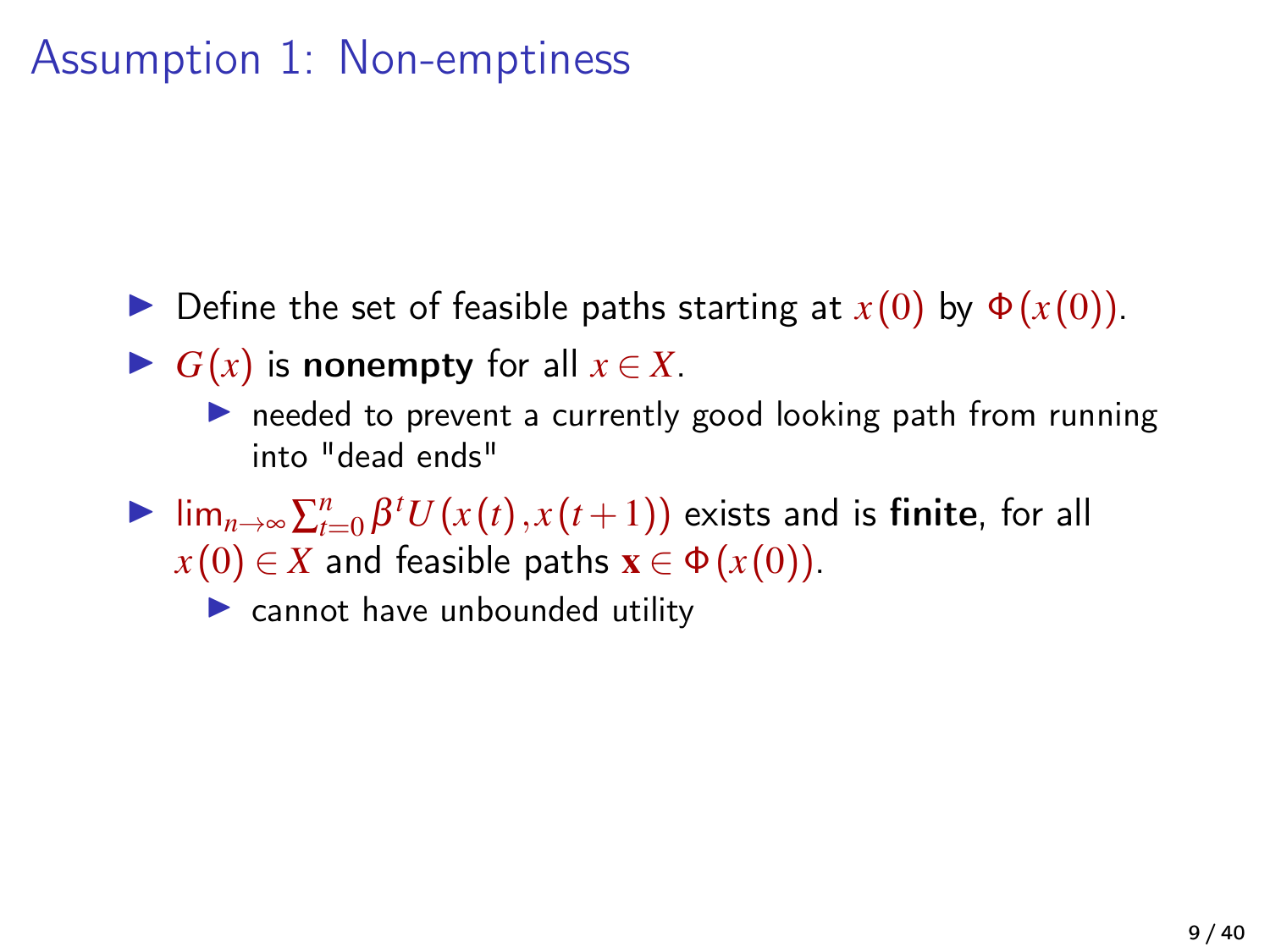## Assumption 2: Compactness

- $\blacktriangleright$  The set *X* in which *x* lives is compact.
- $\blacktriangleright$  *G* is compact valued and continuous.
- $\blacktriangleright$  *II* is continuous.

Notes:

- $\triangleright$  Compactness avoids existence issues: without it, there could always be a slightly better  $\bf{x}$
- $\triangleright$  Compact X creates trouble with endogenous growth, but can be relaxed.
- $\blacktriangleright$  Think of A1 and A2 together as the "existence conditions."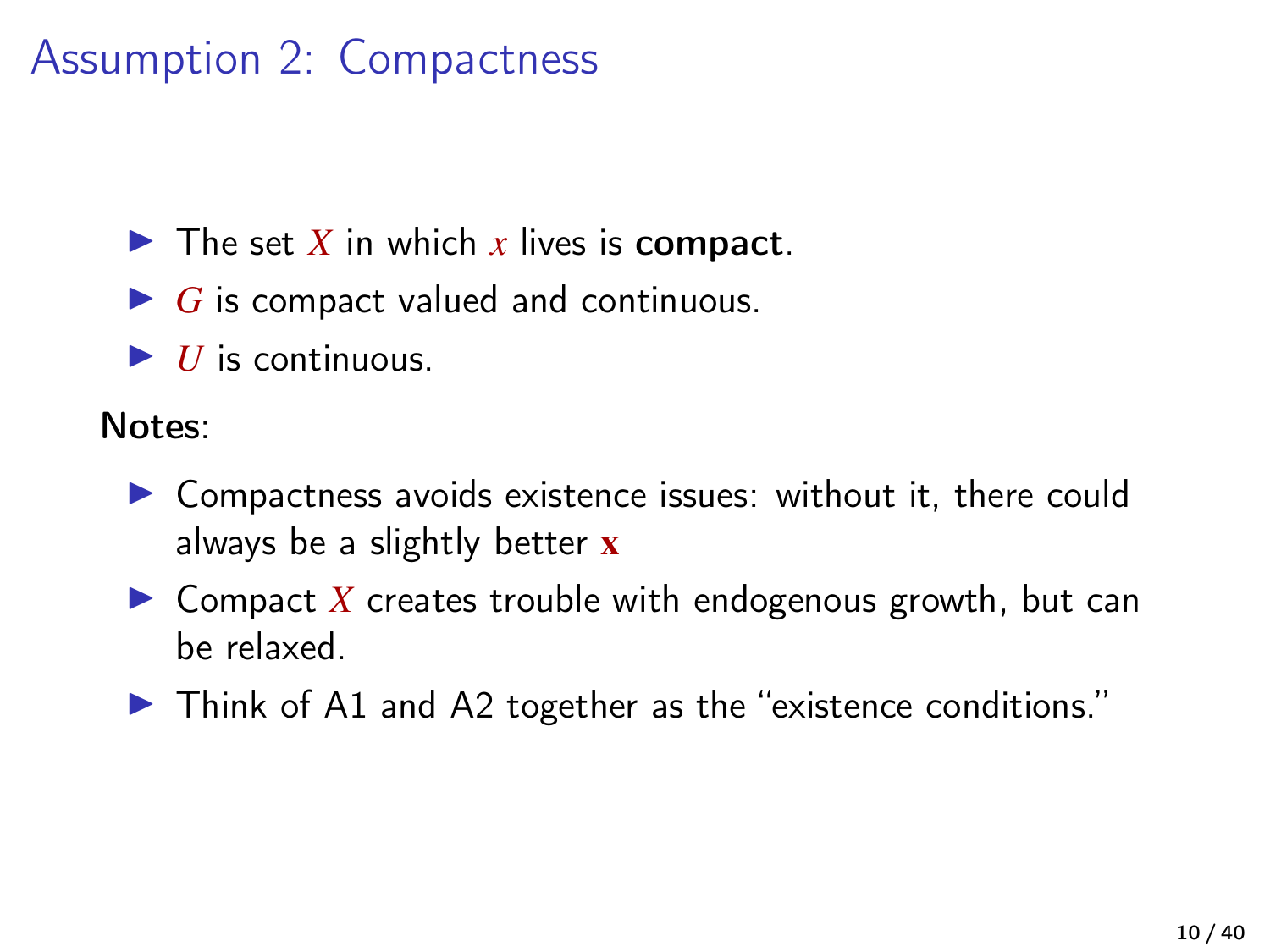## **Digression**

A correspondence is continuous if it has a closed graph and is lower hemicontinuous.

**Closed graph:**  $\{x_n\} \to x$  and  $\{y_n\} \to y \implies y \in G(x)$  where

 $\blacktriangleright$  *G* : *X*  $\Rightarrow$  *Y*, *x<sub>n</sub>* ∈ *X*, *y<sub>n</sub>* ∈ *Y*.

Lower hemicontinuity:

For every  $\{x_n\} \to x \in X$  there is a  $y_n$  that satisfies

- 1.  $y_n \in G(x_n)$
- 2.  $\{y_n\} \rightarrow y \in G(x)$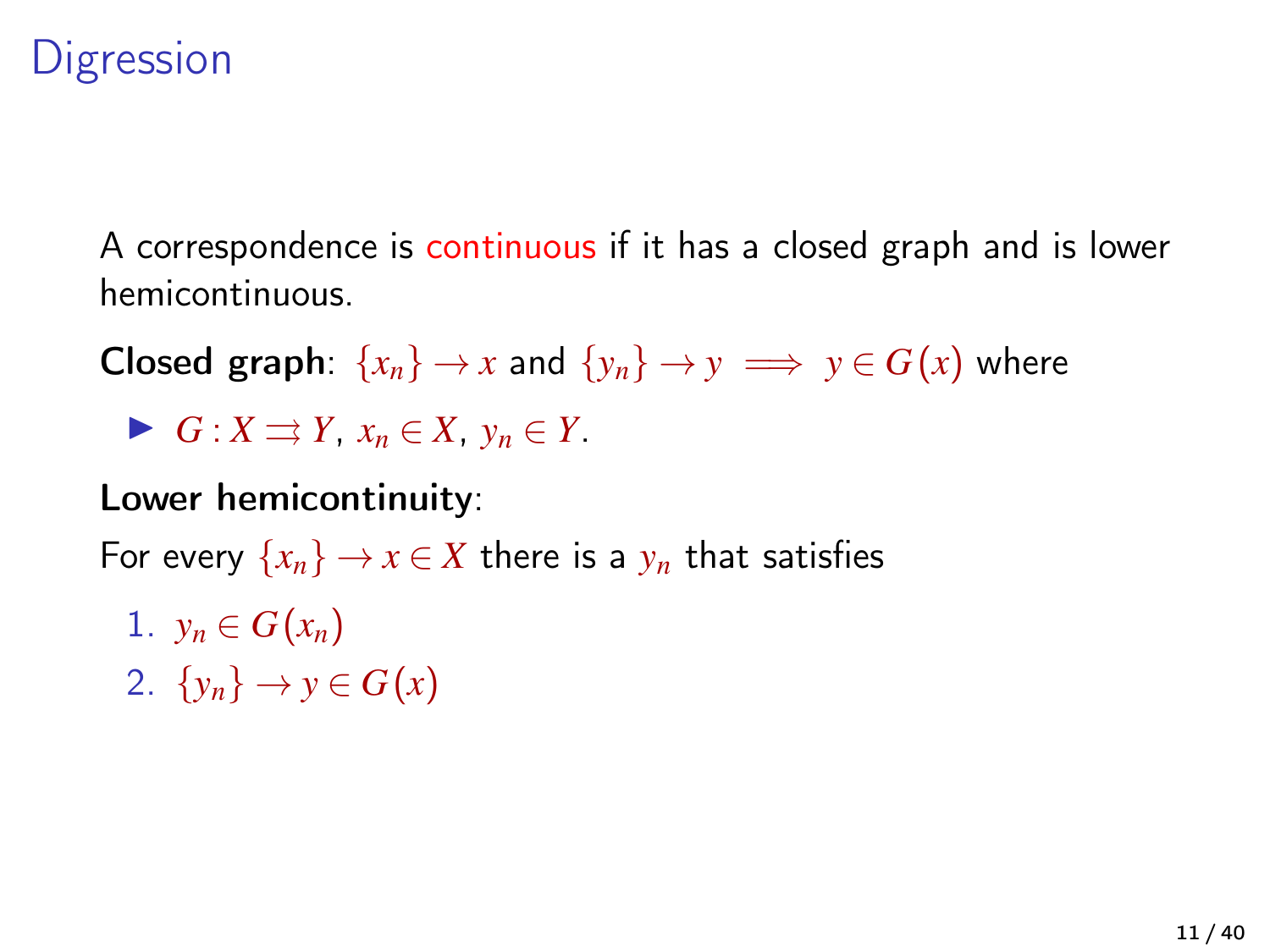Assumption 3: Convexity

- $\blacktriangleright$  *U* is strictly concave.
- $\blacktriangleright$  *G* is convex (for all *x*,  $G(x)$  is a convex set).

Typical assumptions to ensure that first order conditions are sufficient.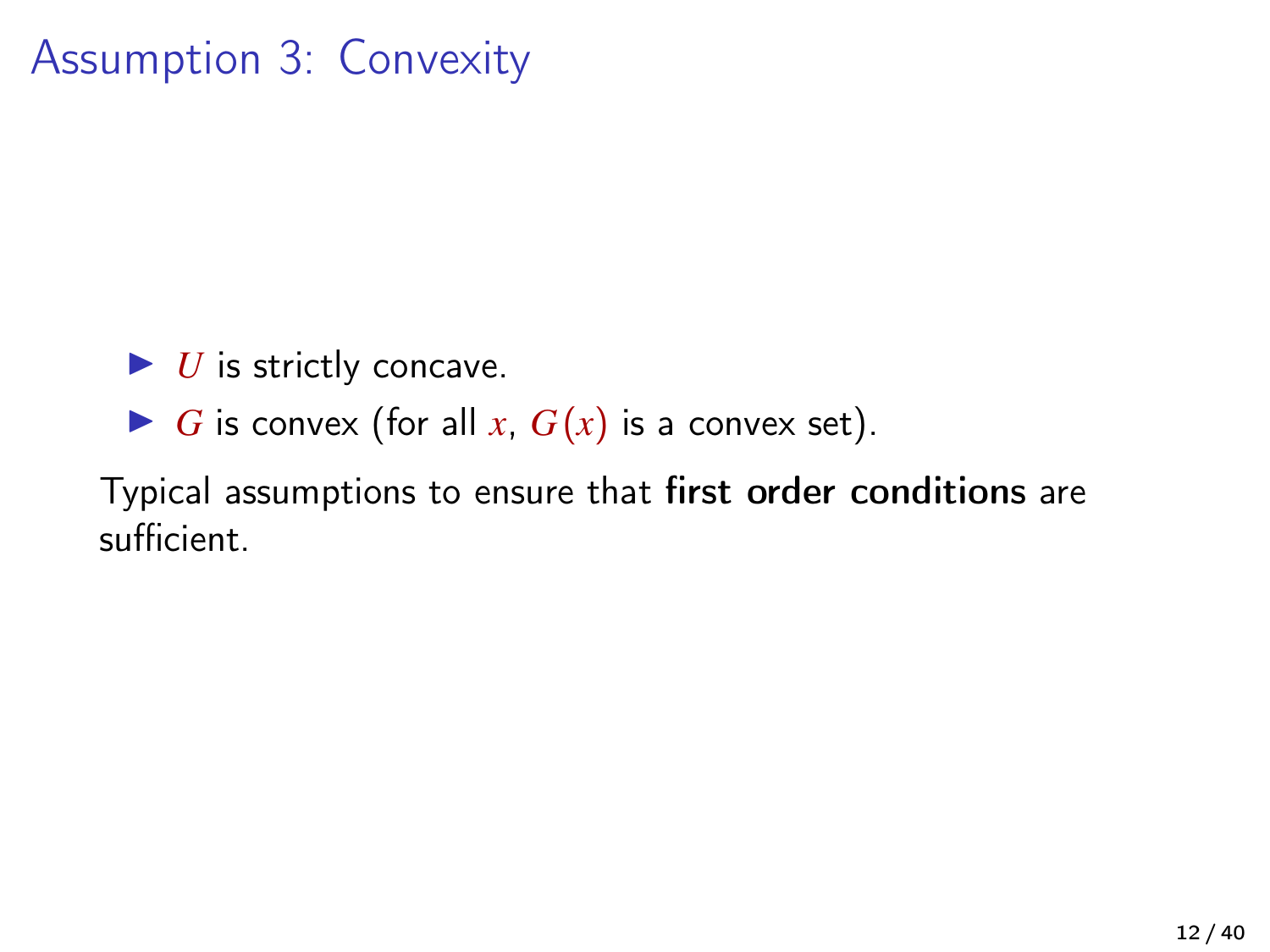#### Assumption 4: Monotonicity

- $\blacktriangleright$  *U*(*x*, *y*) is strictly increasing in *x*.
	- $\blacktriangleright$  more capital is better
- ▶ *G* is monotone in the sense that  $x \leq x'$  implies  $G(x) \subset G(x')$ .

This is needed for monotonicity of policy function.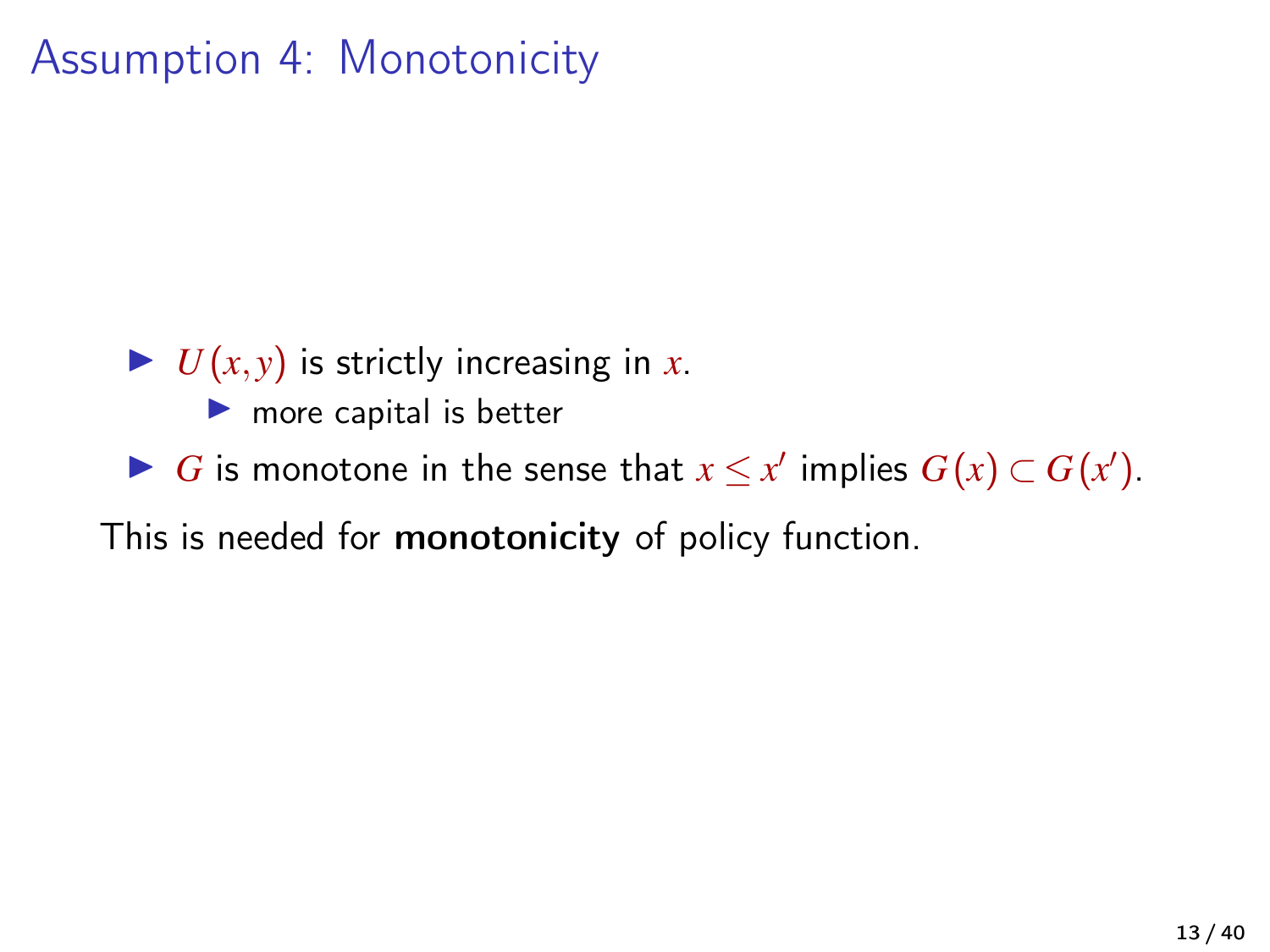# Assumption 5: Differentiability

 $\triangleright$  *U* is continuously differentiable on the interior of its domain. So we can work with first-order conditions.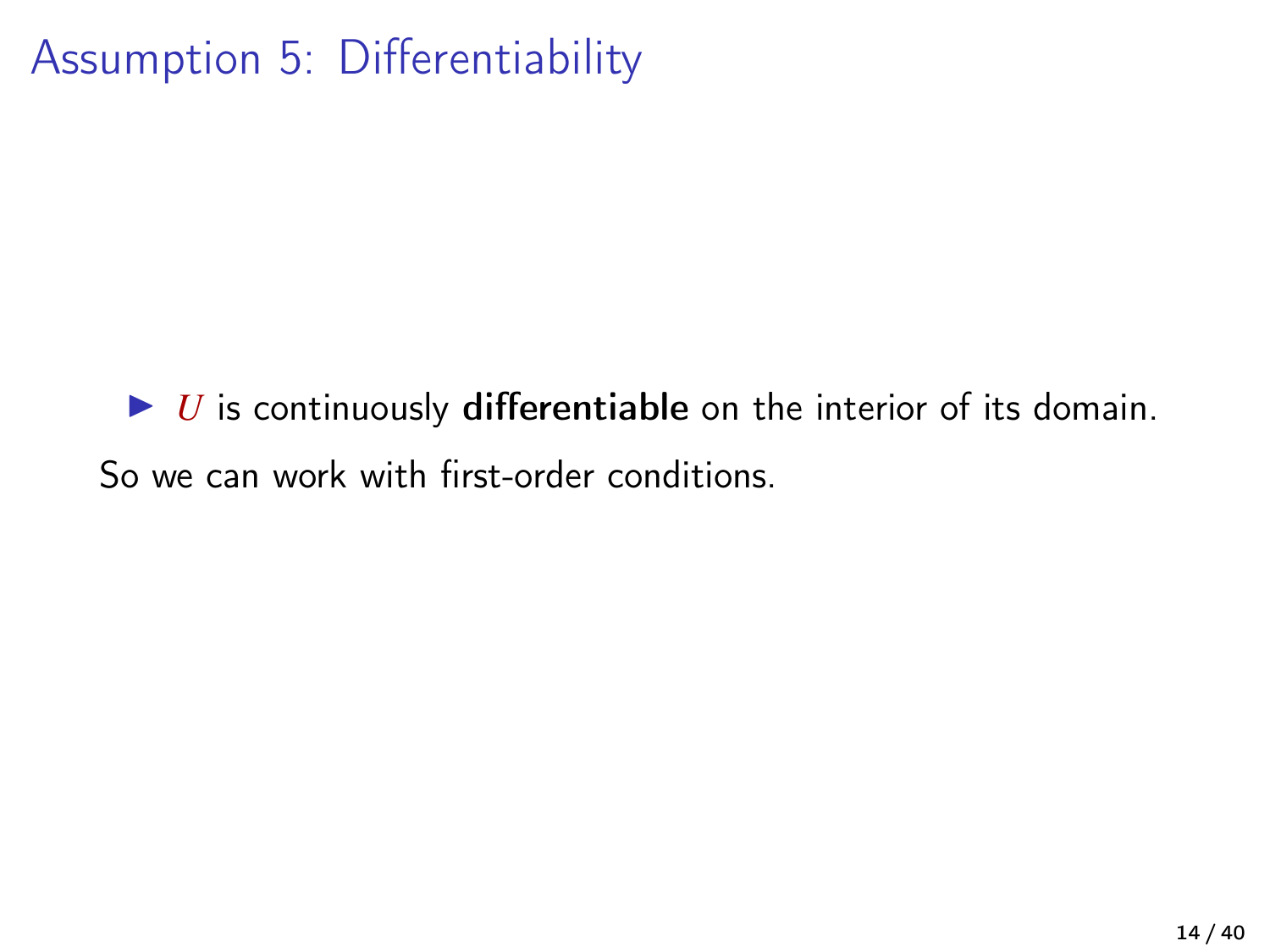Principle of Optimality  $+$  Equivalence of values:

A1 and A2  $\implies$  solving P1 and solving P2 yield the same value and policy functions.

You can read about the details...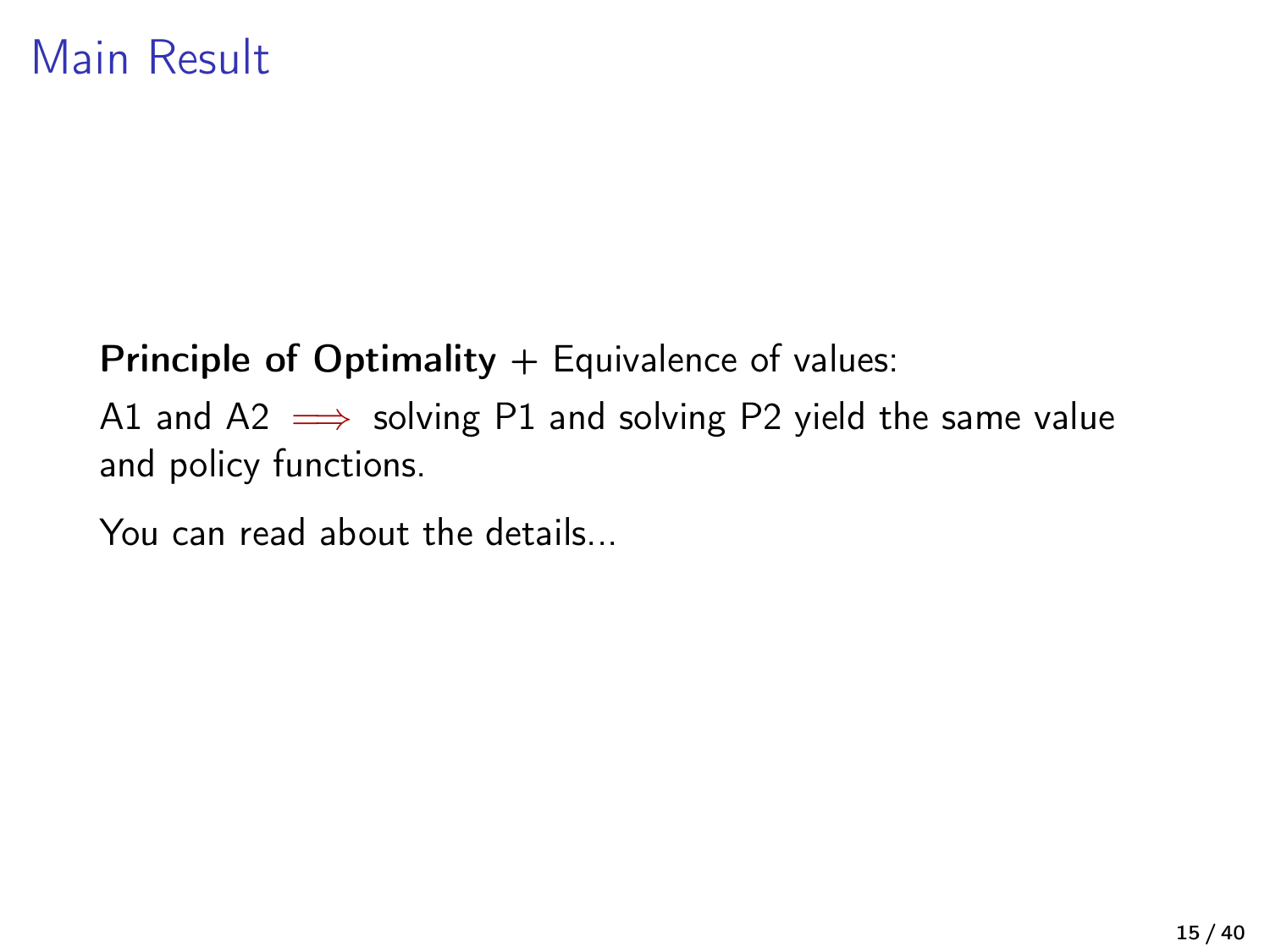#### Theorem 3: Uniqueness of V

- $\blacktriangleright$  Assumptions: A1 and A2.
- $\blacktriangleright$  Then there exists a unique, continuous, bounded value function that solves P1 or P2 (they are the same).
- ► An optimal plan x<sup>\*</sup> exists. But it may not be unique.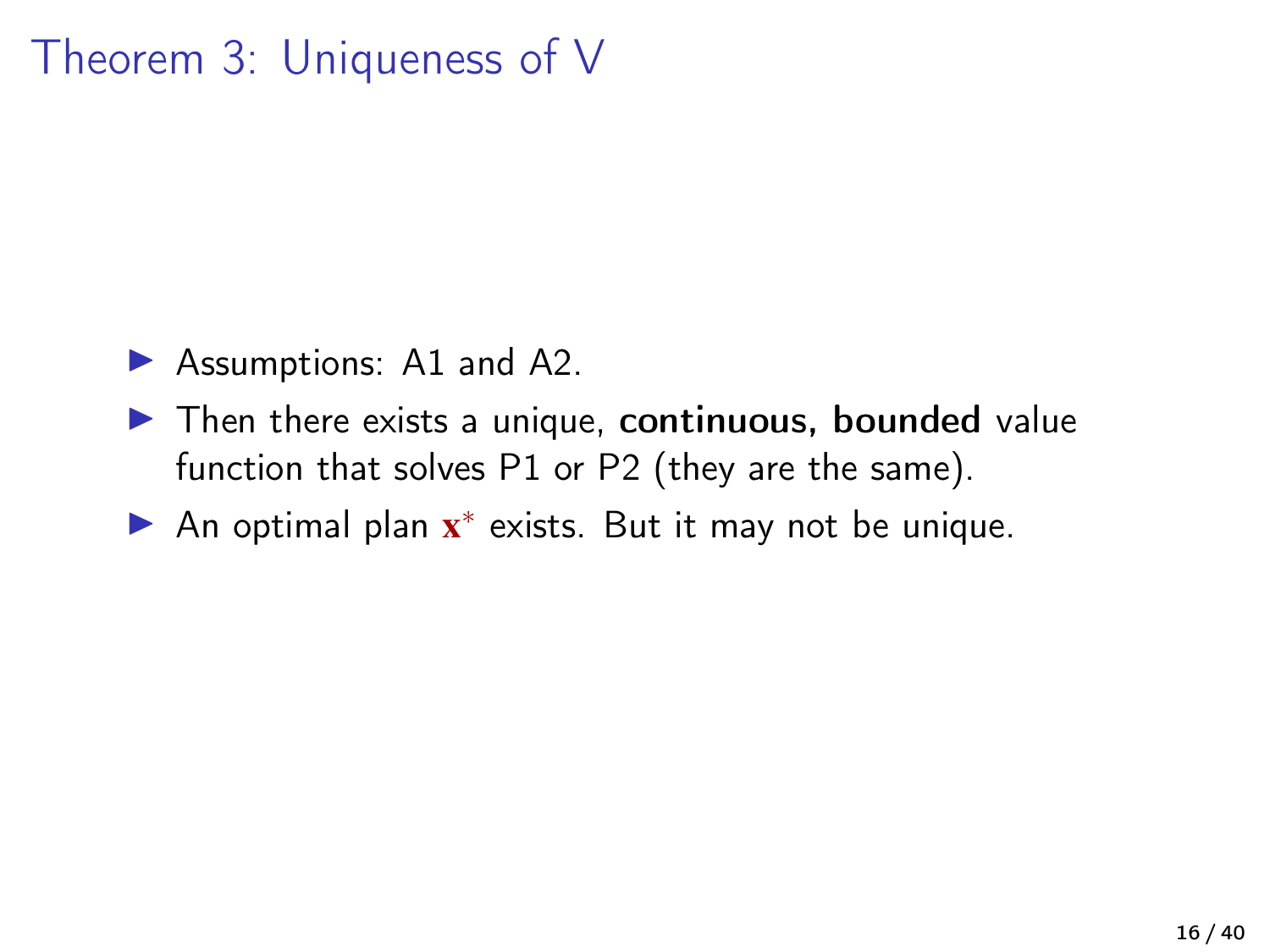#### Theorem 4: Concavity of V

- $\triangleright$  Assumptions: A1-A3 (convexity).
- $\blacktriangleright$  Then the value function is strictly concave.

Recall: A3 says that U is strictly concave and  $G(x)$  is convex. So we are solving a concave / convex programming problem.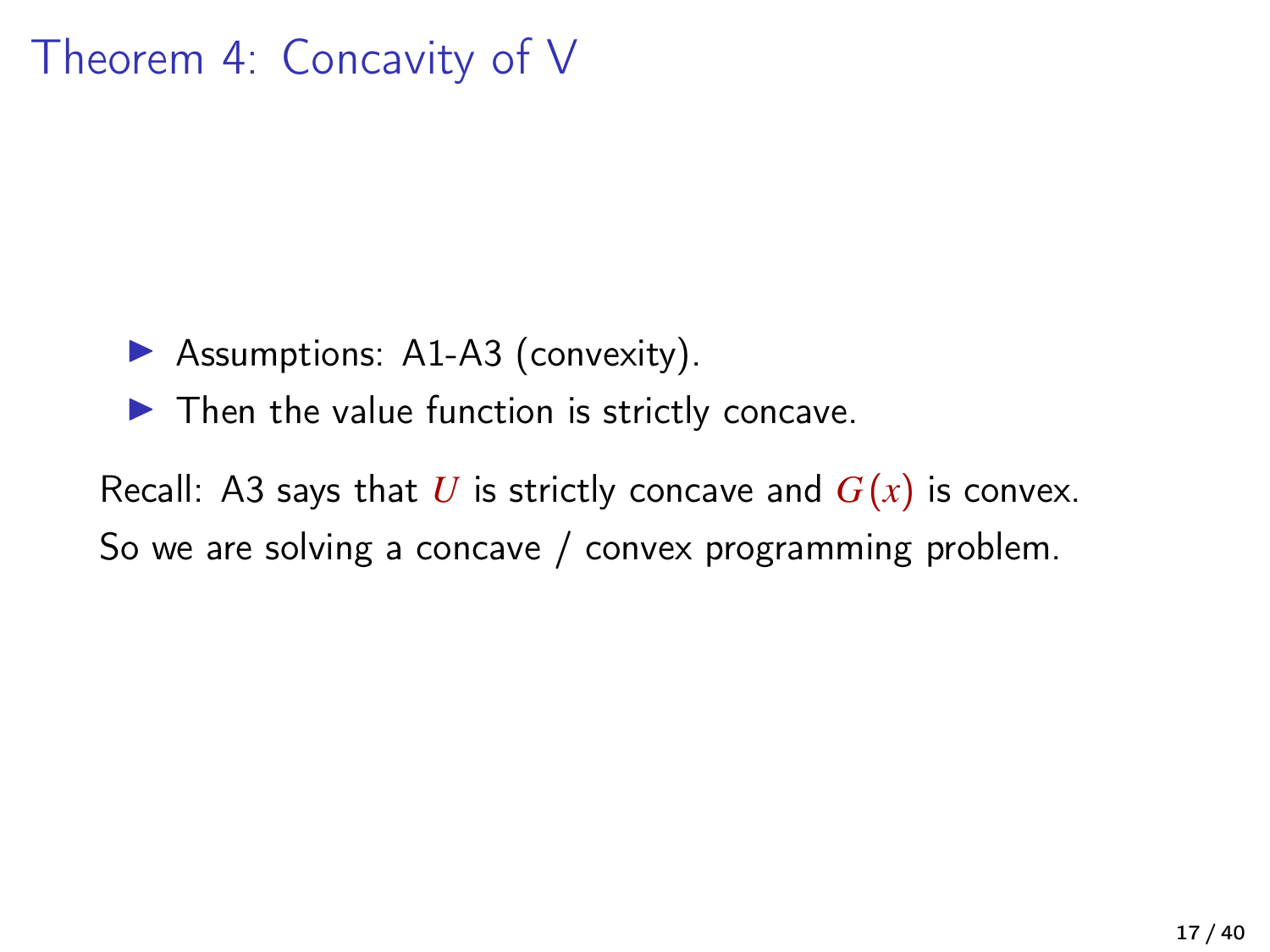# Corollary 1

- $\blacktriangleright$  Assumptions A1-A3.
- ► Then there exists a unique optimal plan  $\mathbf{x}^*$  for all  $x(0)$ .
- It can be written as  $x^*(t+1) = \pi(x^*(t)).$
- $\blacktriangleright \pi$  is continuous.

Reason: The Bellman equation is a concave optimization problem with convex choice set.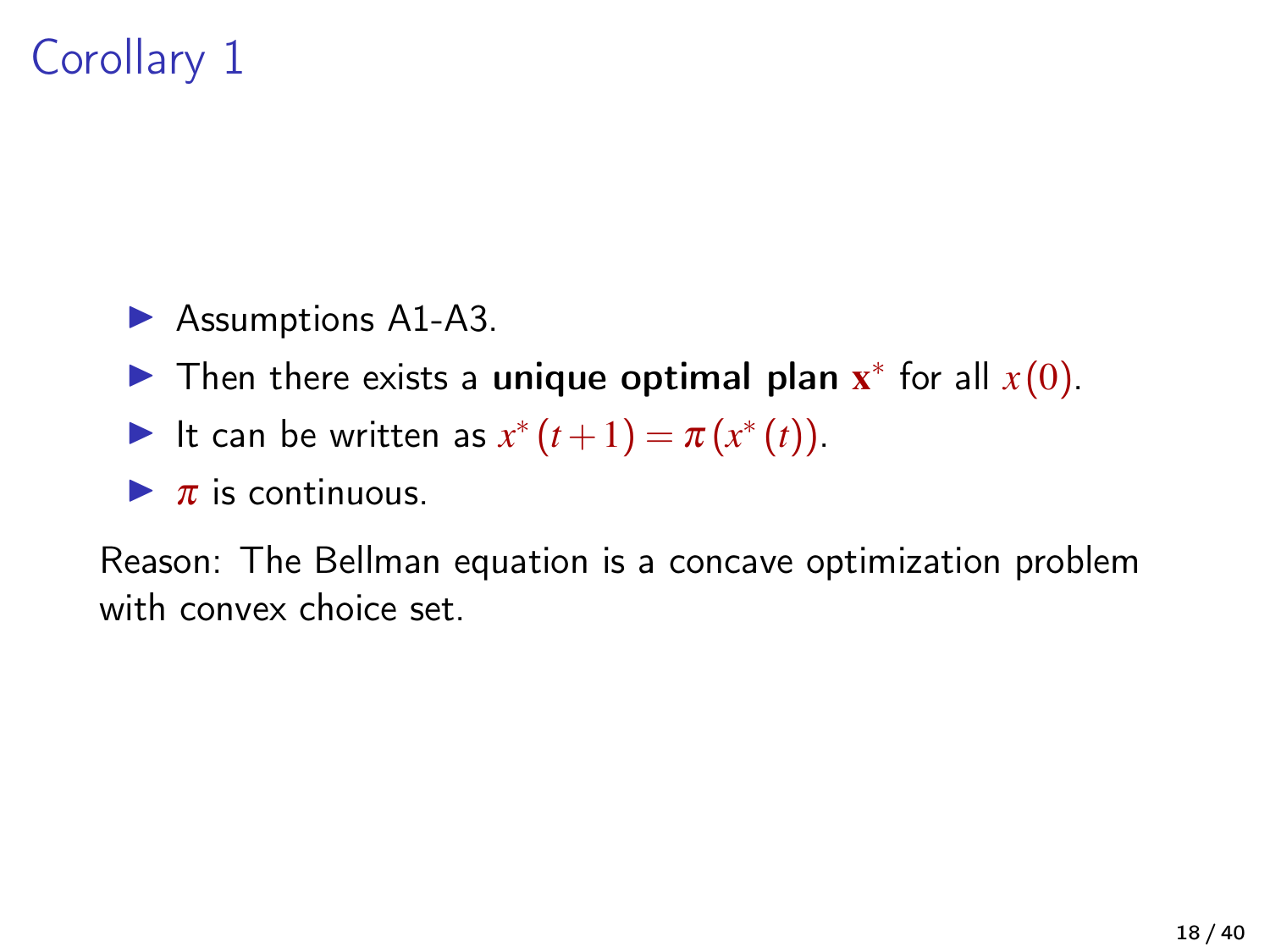## Theorem 5: Monotonicity of V

- $\blacktriangleright$  Assumptions: A1, A2, A4.
- ▶ Recall A4: *U* and *G* are monotone.
- $\blacktriangleright$  *V* is strictly increasing in all arguments (states).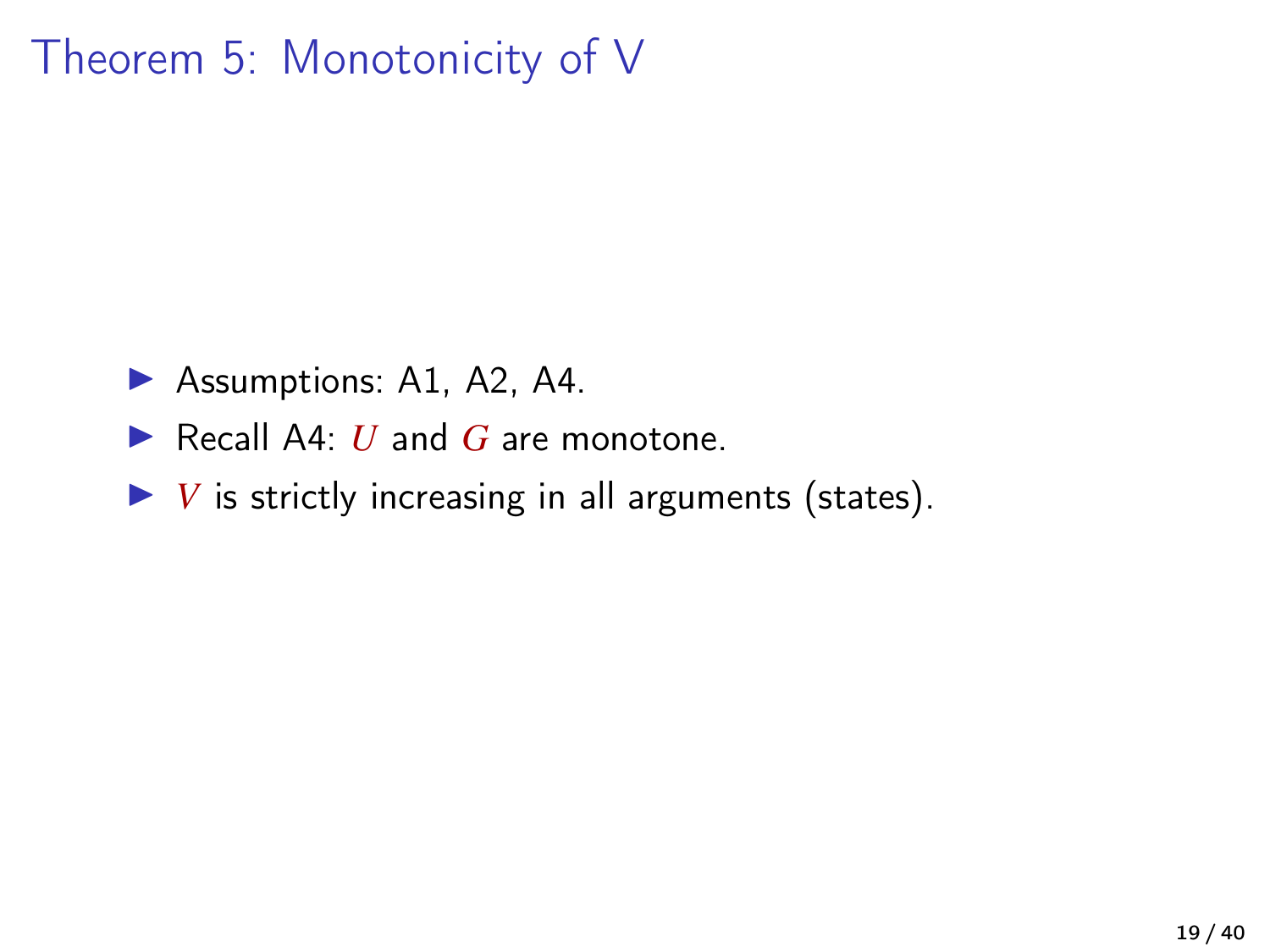#### Theorem 6: Differentiability of V

- $\blacktriangleright$  Assumptions A1, A2, A3, A5.
- $\blacktriangleright$  A5: *U* is differentiable.
- $\blacktriangleright$  Then  $V(x)$  is continuously differentiable at all interior points  $x'$ with  $\pi(x') \in Int G(x')$ .
- $\blacktriangleright$  The derivative is given by:

$$
DV(x') = D_x U(x', \pi(x')) \tag{1}
$$

This is an envelope condition: we can ignore the response of  $\pi$ when x' changes.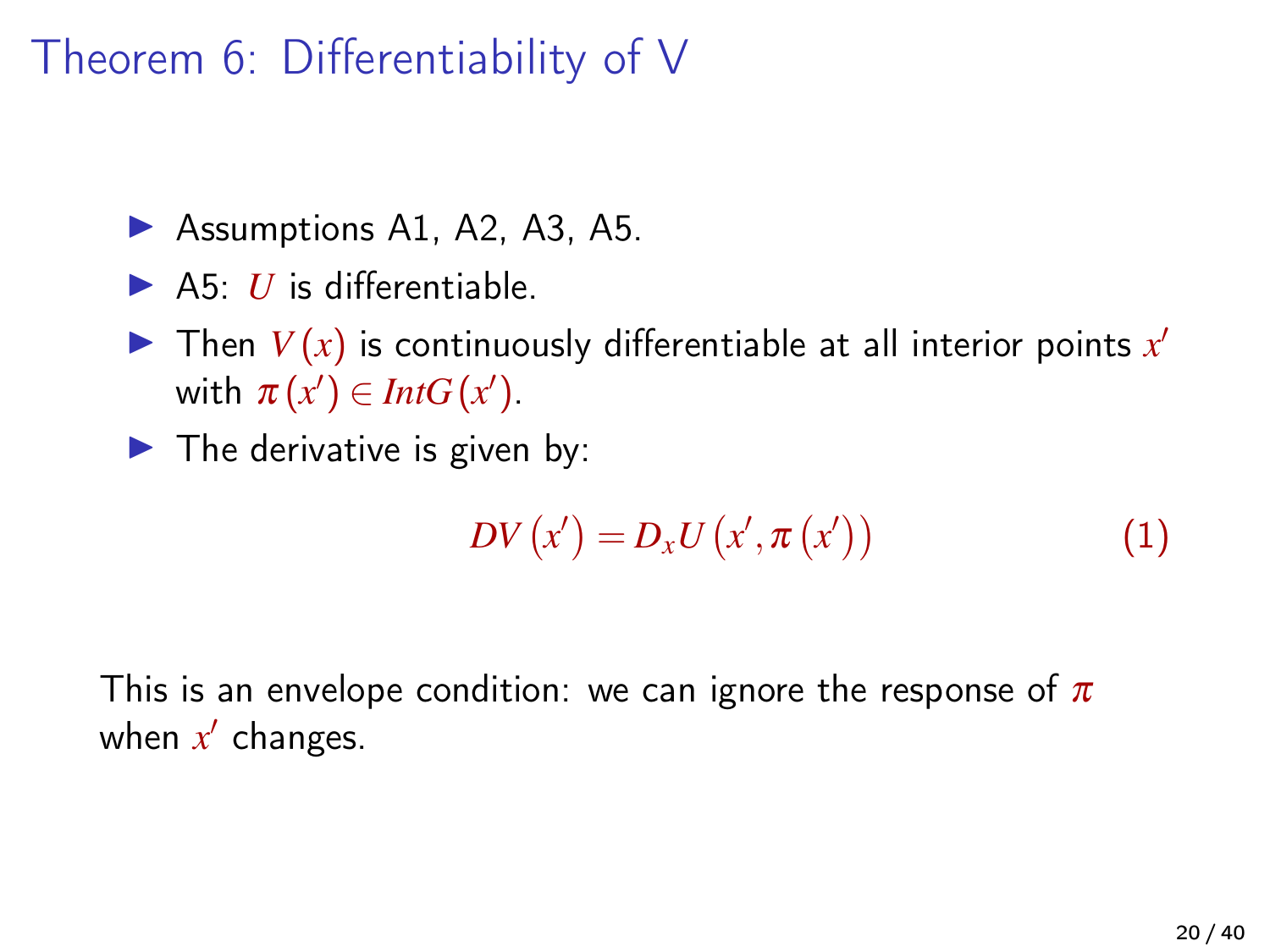- $\blacktriangleright$  How could one show that *V* is increasing? Or concave? Etc.
- $\triangleright$  Thinking of the Bellman equation as a functional equation helps...
- $\triangleright$  Think of the Bellman equation as mapping V on the RHS into  $\hat{V}$  on the LHS:

$$
\hat{V}(x) = \max_{y \in G(x)} U(x, y) + \beta V(y) \tag{2}
$$

- $\blacktriangleright$  The RHS is a function of *V*.
- $\blacktriangleright$  The Bellman equation maps the space of functions *V* lives in into itself.

$$
\hat{V} = T(V) \tag{3}
$$

#### $\triangleright$  The solution is the function V that is a fixed point of T:

$$
V = T(V) \tag{4}
$$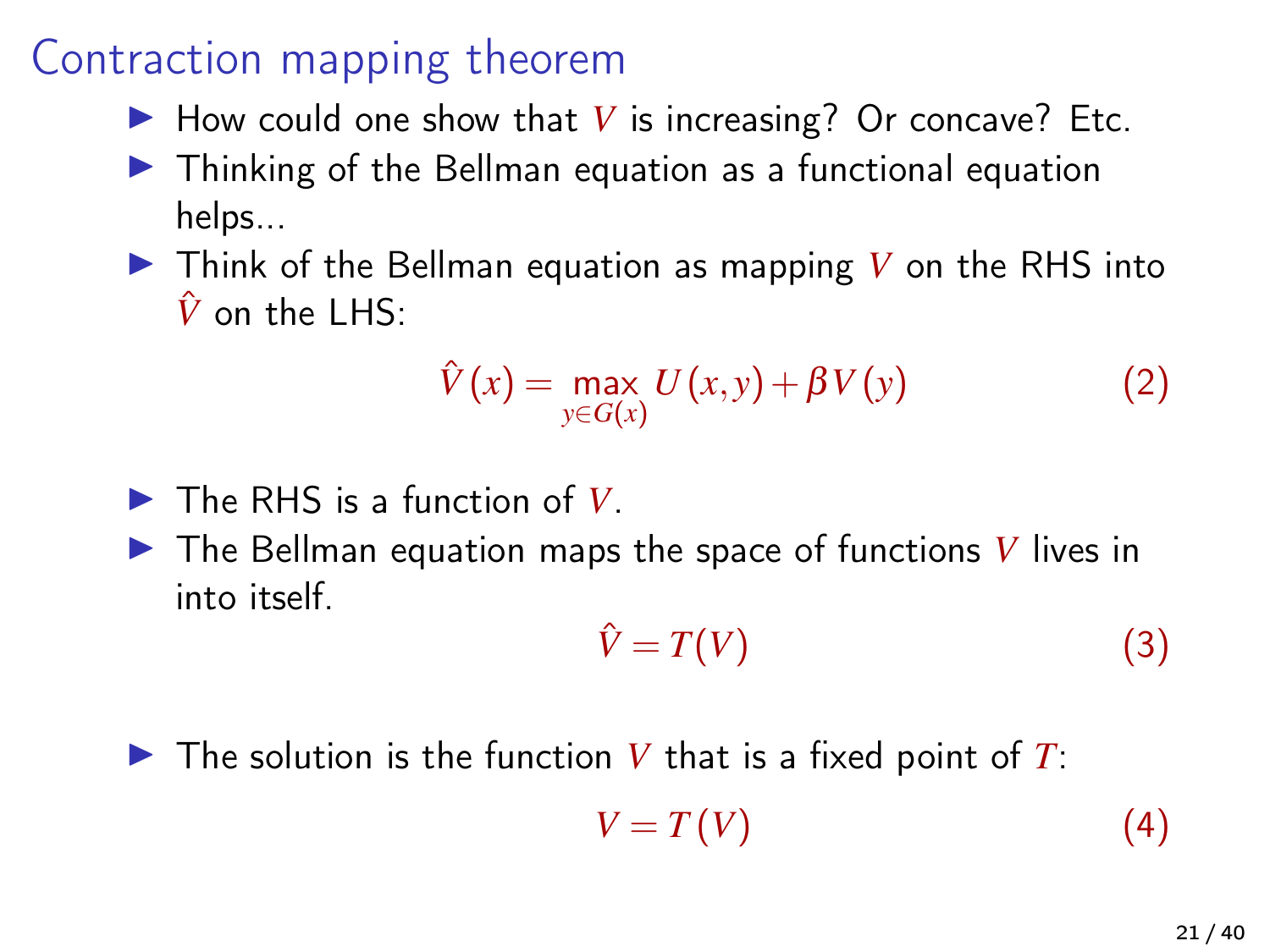#### Notation

If  $T : X \to X$ , we write: 1. *Tx* instead of the usual *T* (*x*) 2.  $T\left(\hat{X}\right)$  as the image of the set  $\hat{X}\subset X.$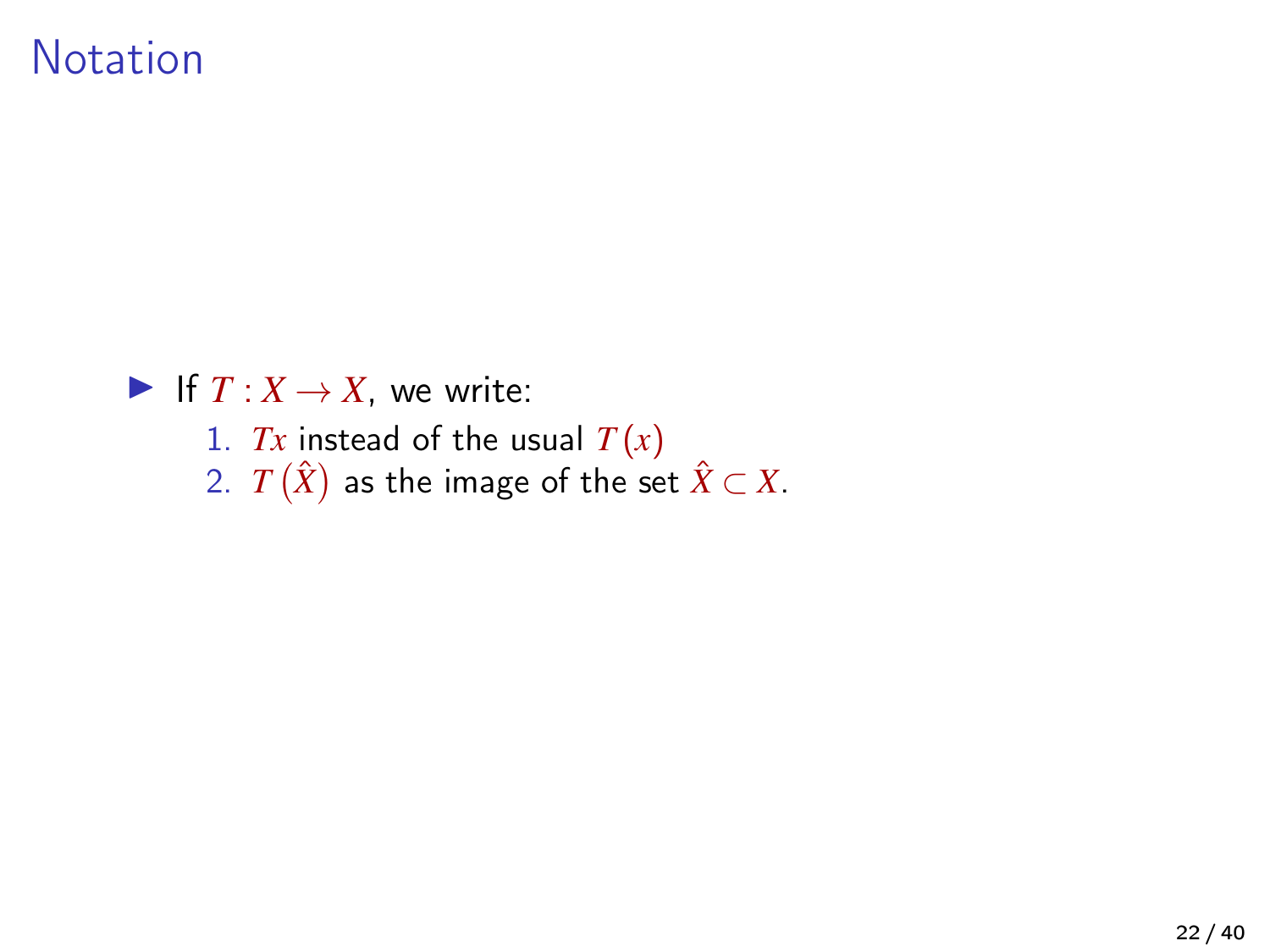- **I** The Bellman equation is  $\hat{V} = TV$ .
- $\blacktriangleright$  Suppose we could show:
	- 1. If *V* is increasing, then  $\hat{V}$  is increasing.
	- 2. There is a fixed point in the set of increasing functions.
	- 3. The fixed point is unique.
- $\triangleright$  Then we would have shown that the solution *V* is increasing.
- $\blacktriangleright$  The contraction mapping theorem allows us to make arguments like this.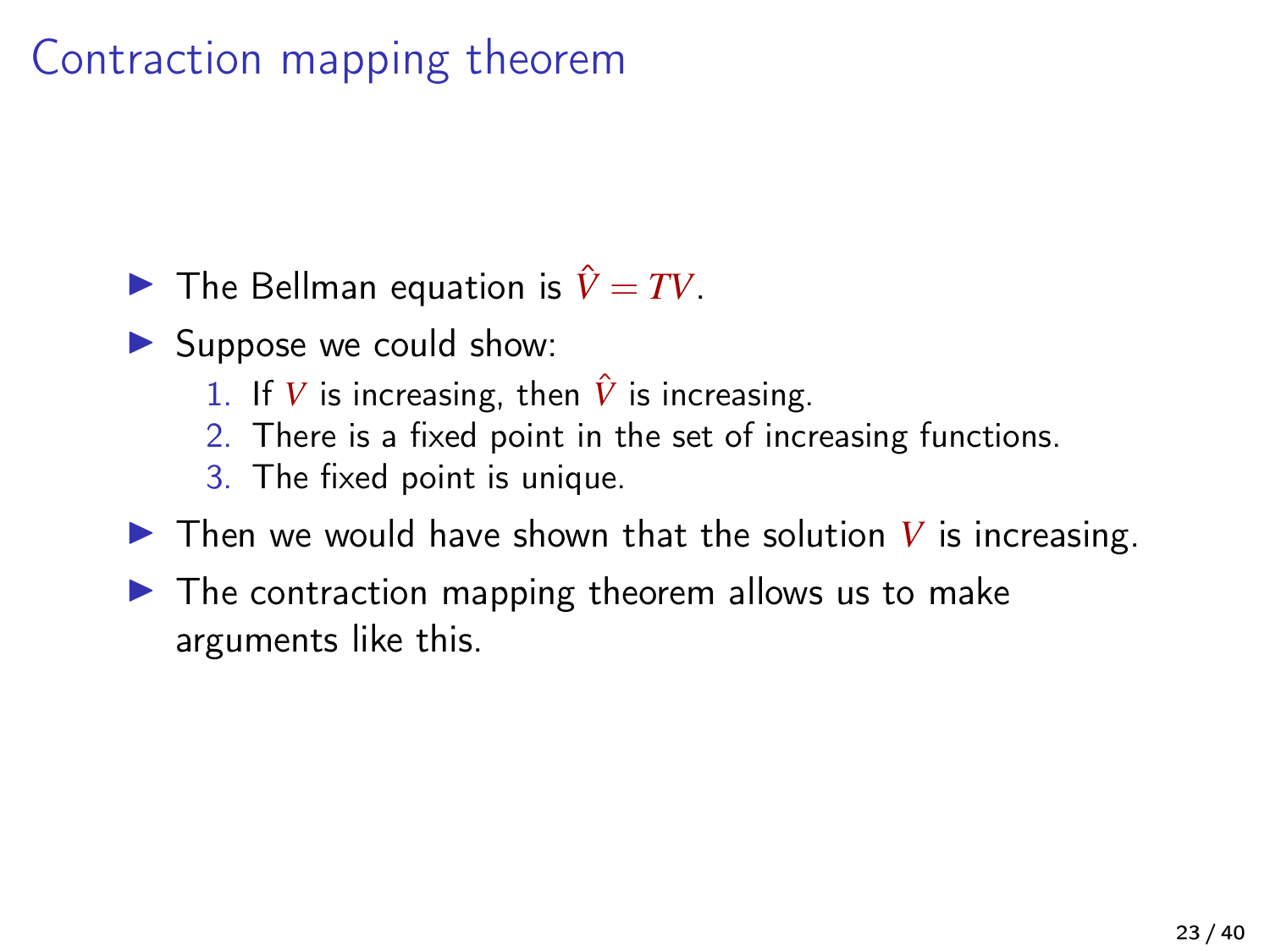#### Definition

Let  $(S,d)$  be a metric space and  $T : S \rightarrow S$ . *T* is a contraction mapping with modulus  $\beta$ , if for some  $\beta \in (0,1)$ ,

$$
d(T_{z_1},T_{z_2}) \leq \beta d(z_1,z_2), \ \forall z_1,z_2 \in S \tag{5}
$$

A contraction pulls points closer together.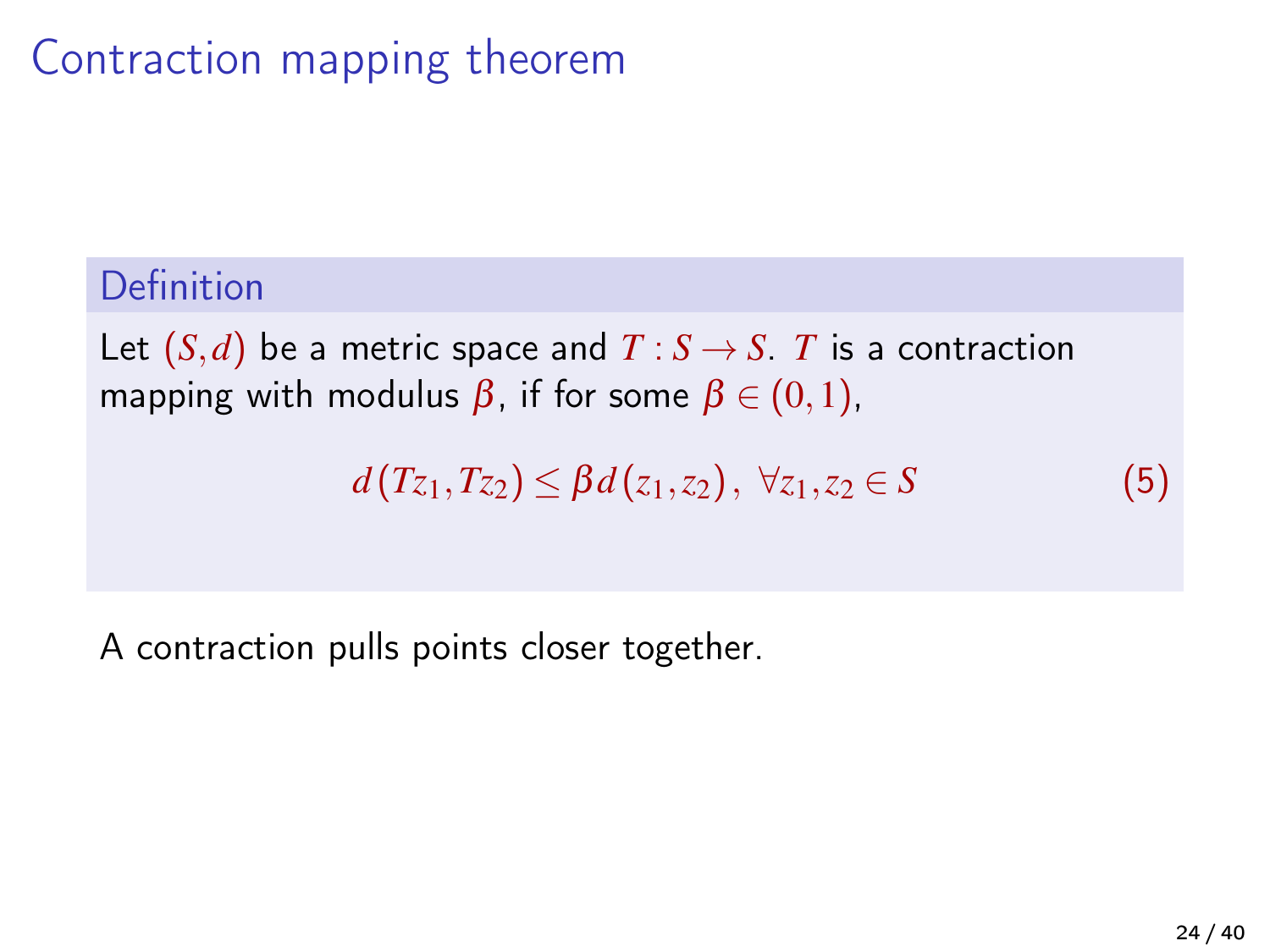Theorem 7: Let  $(S, d)$  be a complete metric space and let *T* be a contraction mapping. Then *T* has a unique fixed point in *S*.

Recall:

- 1. Cauchy sequence: For any  $\varepsilon$ ,  $\exists n$  such that  $d(x_n, x_m) < \varepsilon$  for  $m > n$ .
- 2. Complete metric space: Every Cauchy sequence converges to a point in *S*.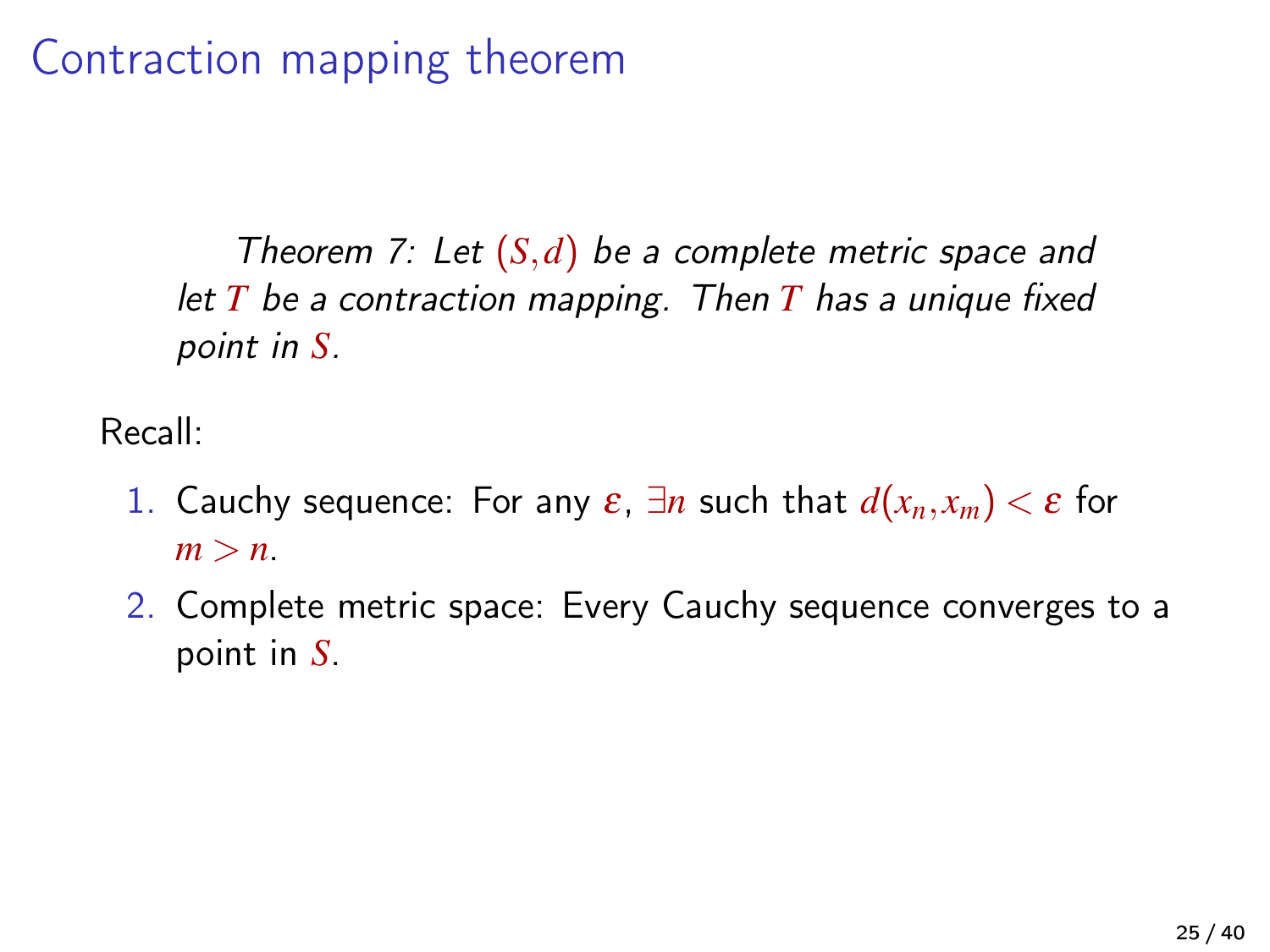A helpful result for showing properties of *V* :

Theorem 8: Let (*S*,*d*) be a complete metric space and let  $T : S \rightarrow S$  be a contraction mapping with fixed point  $T\hat{z} = \hat{z}$ .

If *S'* is a closed subset of *S* and  $T(S') \subset S'$ , then  $\hat{z} \in S'$ . If  $T(S') \subset S'' \subset S'$ , then  $\hat{z} \in S''$ .

The point: When looking for the fixed point, one can restrict the search to sub-spaces with nice properties.

Example:

- $\triangleright$  We try to show that V is strictly concave, but the set of strictly concave functions (*S*) is not closed.
- If we can show that  $T$  maps strictly concave functions into a closed subset  $S'$  of  $S$ , then  $V$  must be strictly concave.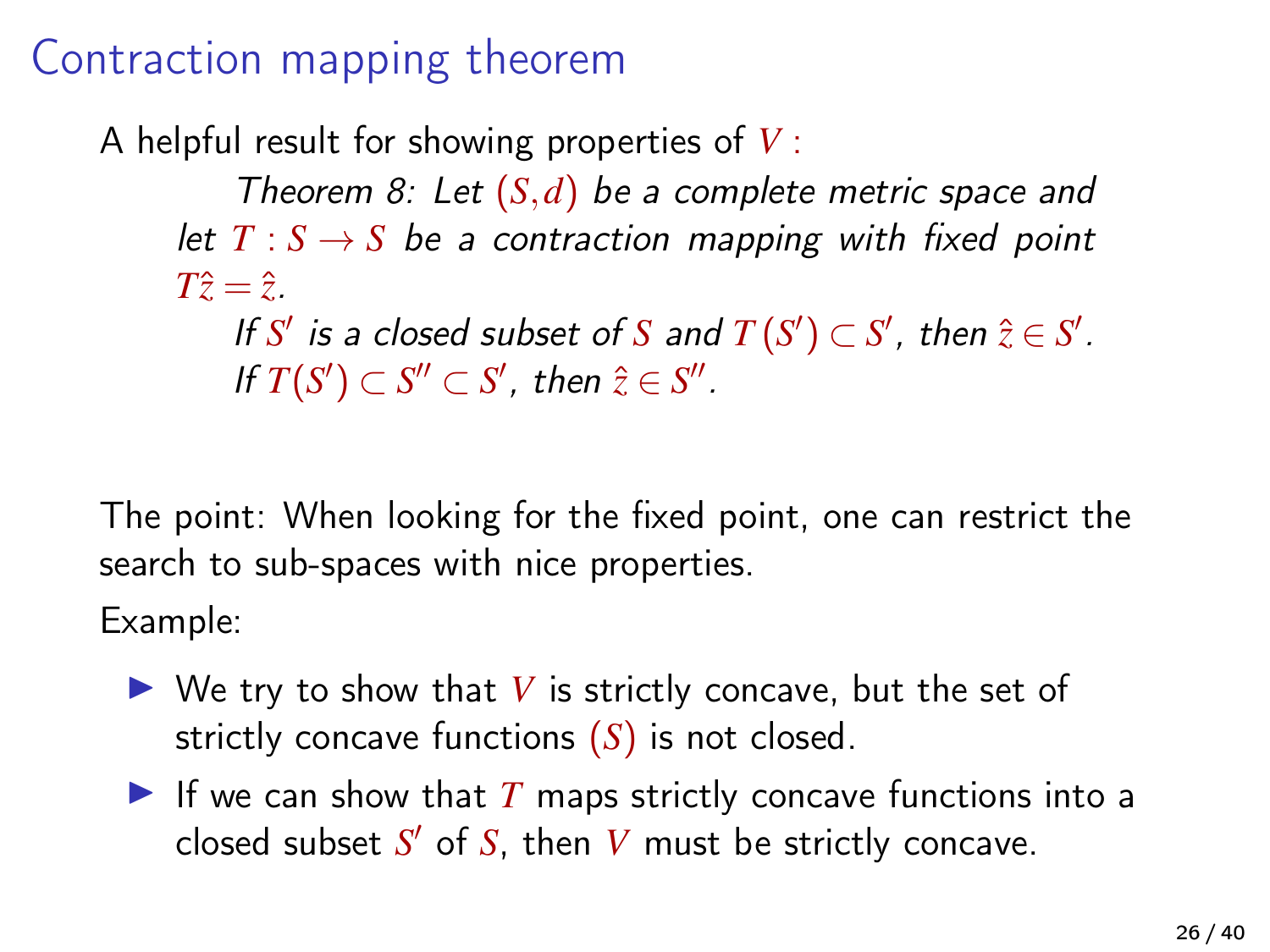## Blackwell's Sufficient Conditions

This is helpful for showing that a Bellman operator is a contraction:

Theorem 9: Let  $X \subseteq \mathbb{R}^K$ , and  $\mathbf{B}(X)$  be the space of bounded functions  $f: X \to \mathbb{R}$ . Suppose that  $T: \mathbf{B}(X) \to$ B(*X*) satisfies:

(1) monotonicity:  $f(x) \leq g(x)$  for all  $x \in X$  implies *Tf*  $(x)$   $\leq$  *Tg* $(x)$  for all  $x \in X$ .

(2) discounting: there exists  $\beta \in (0,1)$  such that

 $T[f(x) + c] \le Tf(x) + \beta c$  for all  $f \in B(X)$  and  $c \ge 0$ .

Then *T* is a contraction with modulus  $\beta$ .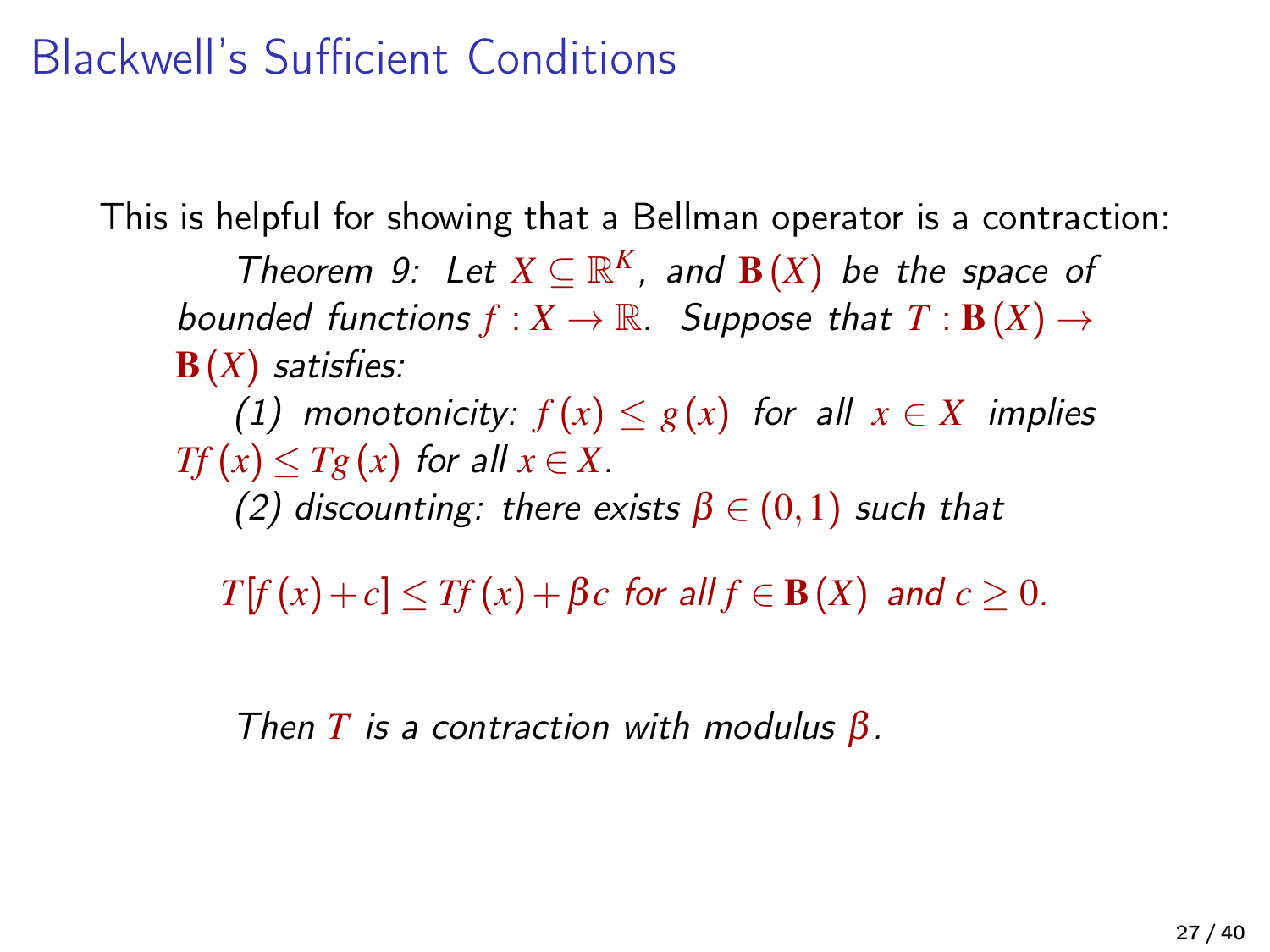## Example: Growth Model

$$
TV = \max_{k' \in [0, f(k)]} U\left(f(k) - k'\right) + \beta V(k')\tag{6}
$$

Metric space:

- **►** *S*: set of bounded functions on  $(0, ∞)$ .
- $\blacktriangleright$  *d*: sup norm:  $d(f, g) = \sup |f(k) g(k)|$ .

Step 1:  $T: S \rightarrow S$ 

- reed tricks if  $U$  is not bounded (argue that  $k$  is bounded along any feasible path)
- $\triangleright$  otherwise  $TV$  is the sum of bounded functions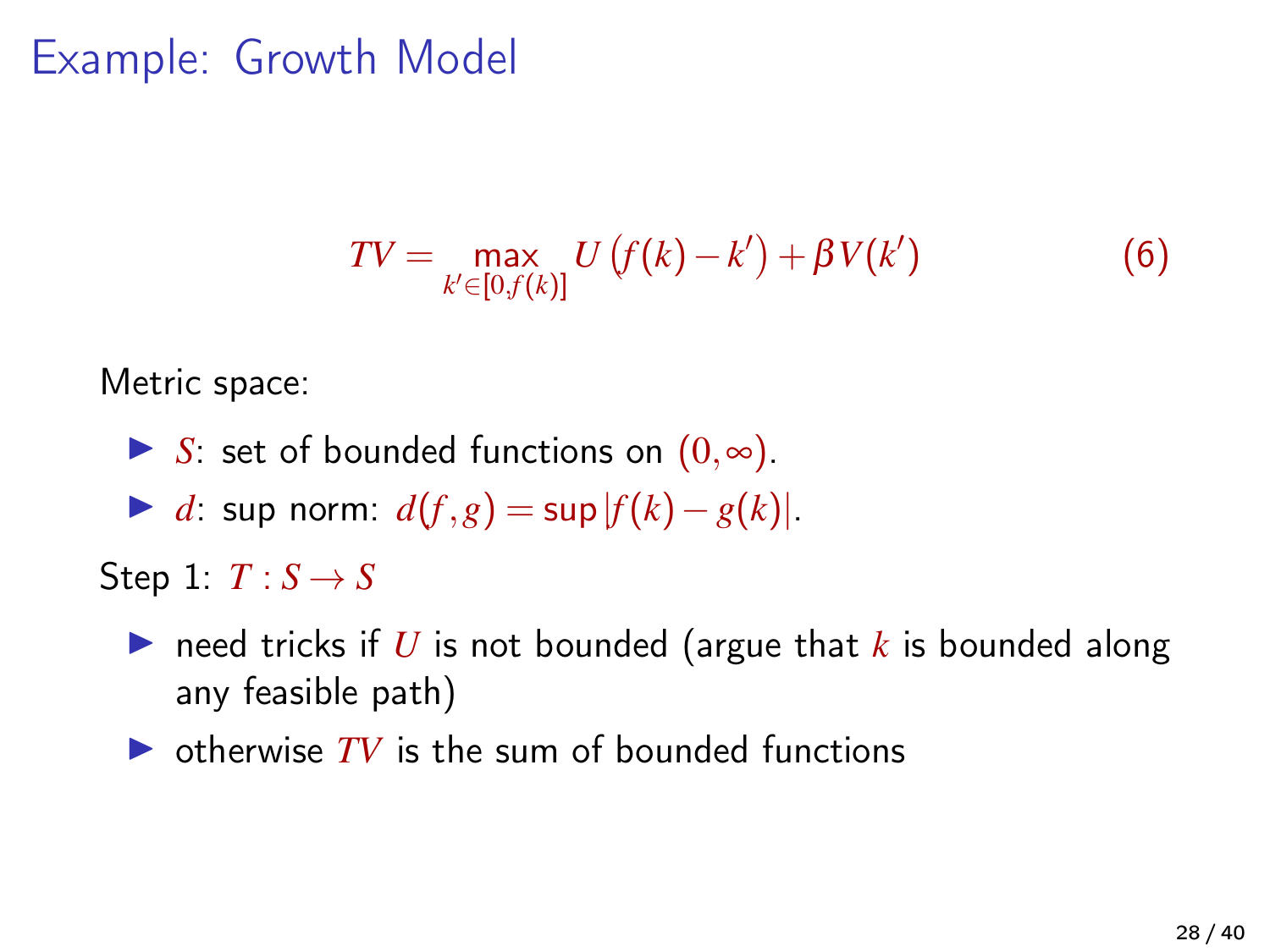# Example: Growth Model

Step 2: Monotonicity

- **►** Assume  $W(k) \geq V(k) \forall k$ .
- If Let  $g(k)$  be the optimal policy for  $V(k)$ .

 $\blacktriangleright$  Then

$$
TV(k) = U(f(k) - g(k)) + \beta V(g(k))
$$
  
\n
$$
\leq U(f(k) - g(k)) + \beta W(g(k))
$$
\n(7)  
\n
$$
\leq TW(k)
$$
\n(9)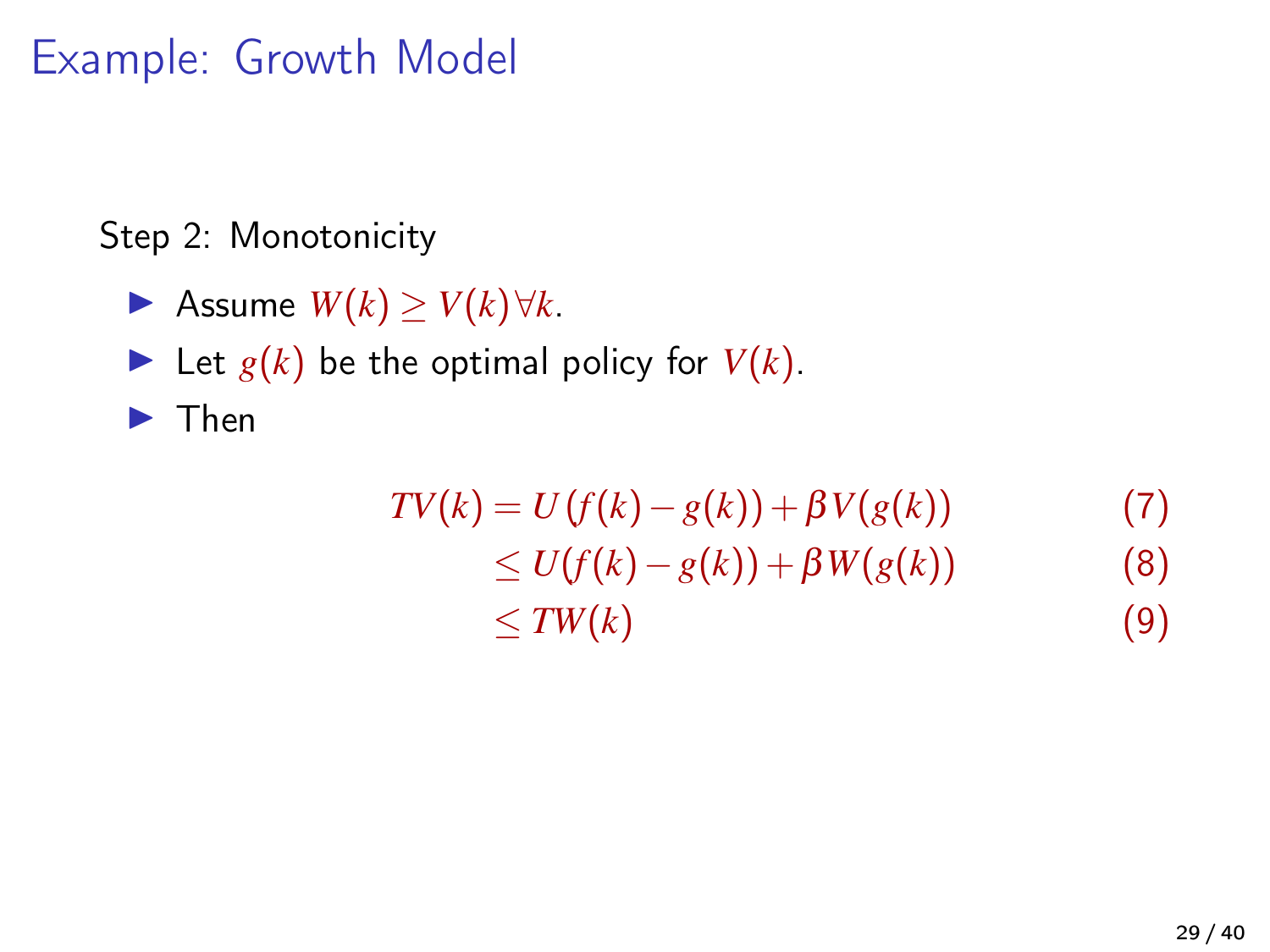Example: Growth Model

Step 3: Discounting

$$
T(V + a(k)) = \max U(f(k) - k') + \beta[V(k') + a]
$$
 (10)  
=  $V(k) + \beta a$  (11)

Therefore: *T* is a contraction mapping with modulus  $\beta$ .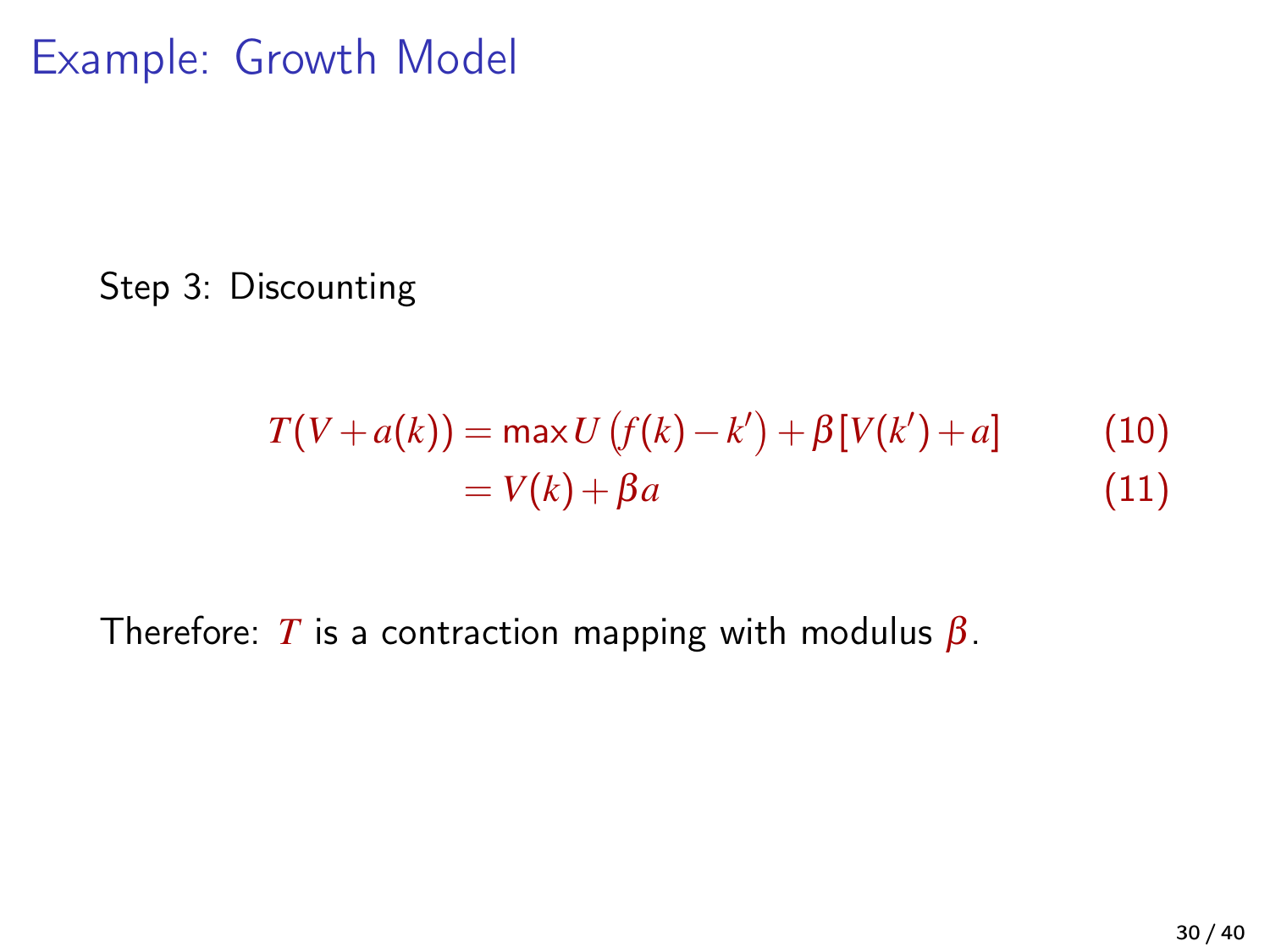# Summary: Contraction mapping theorem

Suppose you want to show that the value function is increasing.

- 1. Show that the Bellman equation is a contraction mapping using Blackwell.
- 2. Show that it maps increasing functions into increasing functions.

Done.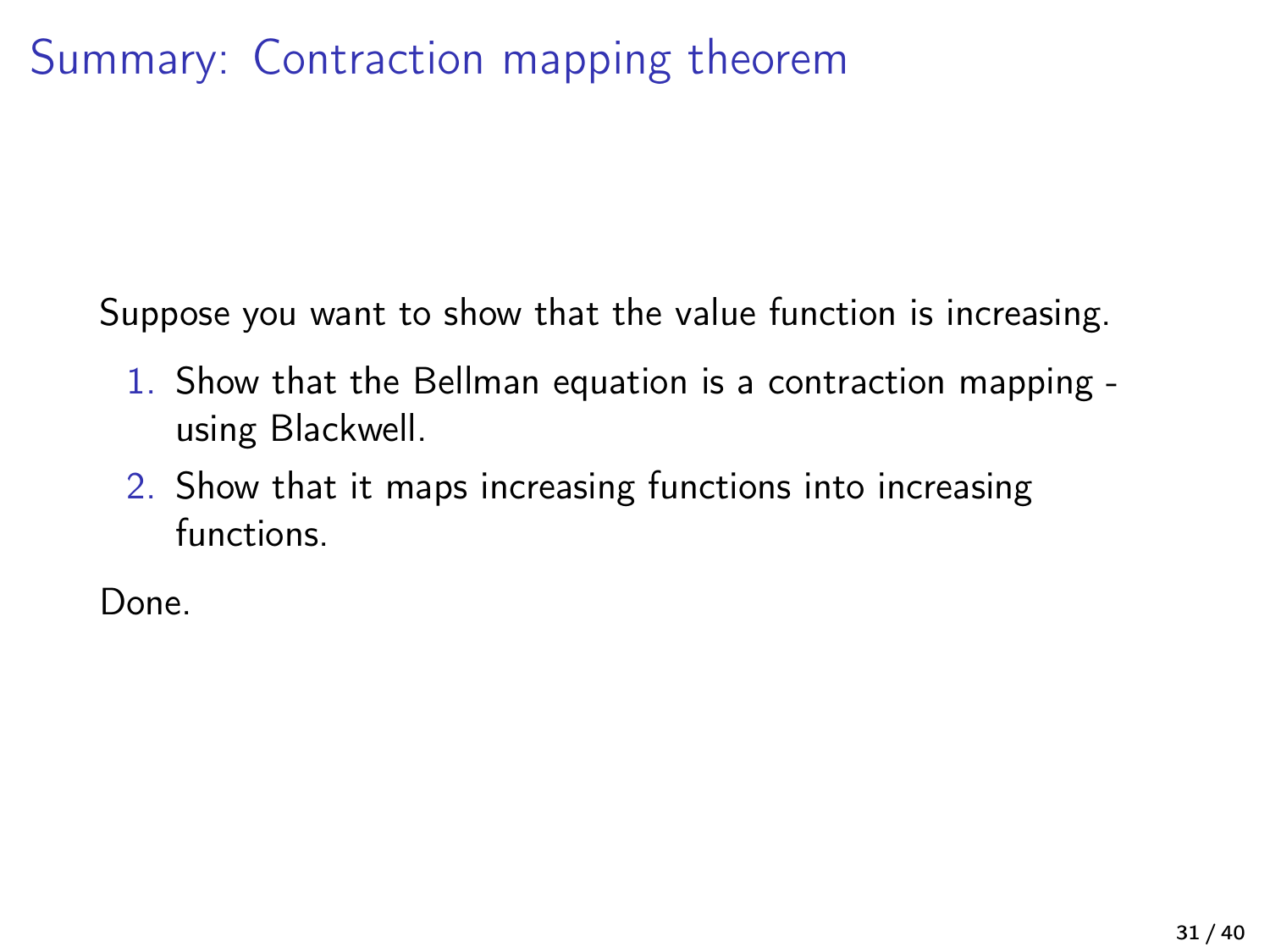### First order conditions

Consider again Problem P2:

$$
V(x) = \max_{y \in G(x)} U(x, y) + \beta V(y), \ \forall x \in X
$$

If we make assumptions that ensure:

- $\blacktriangleright$  *V* is differentiable and concave
- $\blacktriangleright$  *II* is concave.
- $\triangleright$  *G* is convex. [A1-A5 ensure all that.]

Then the RHS is just a standard concave optimization problem. We can take the usual FOCs to characterize the solution.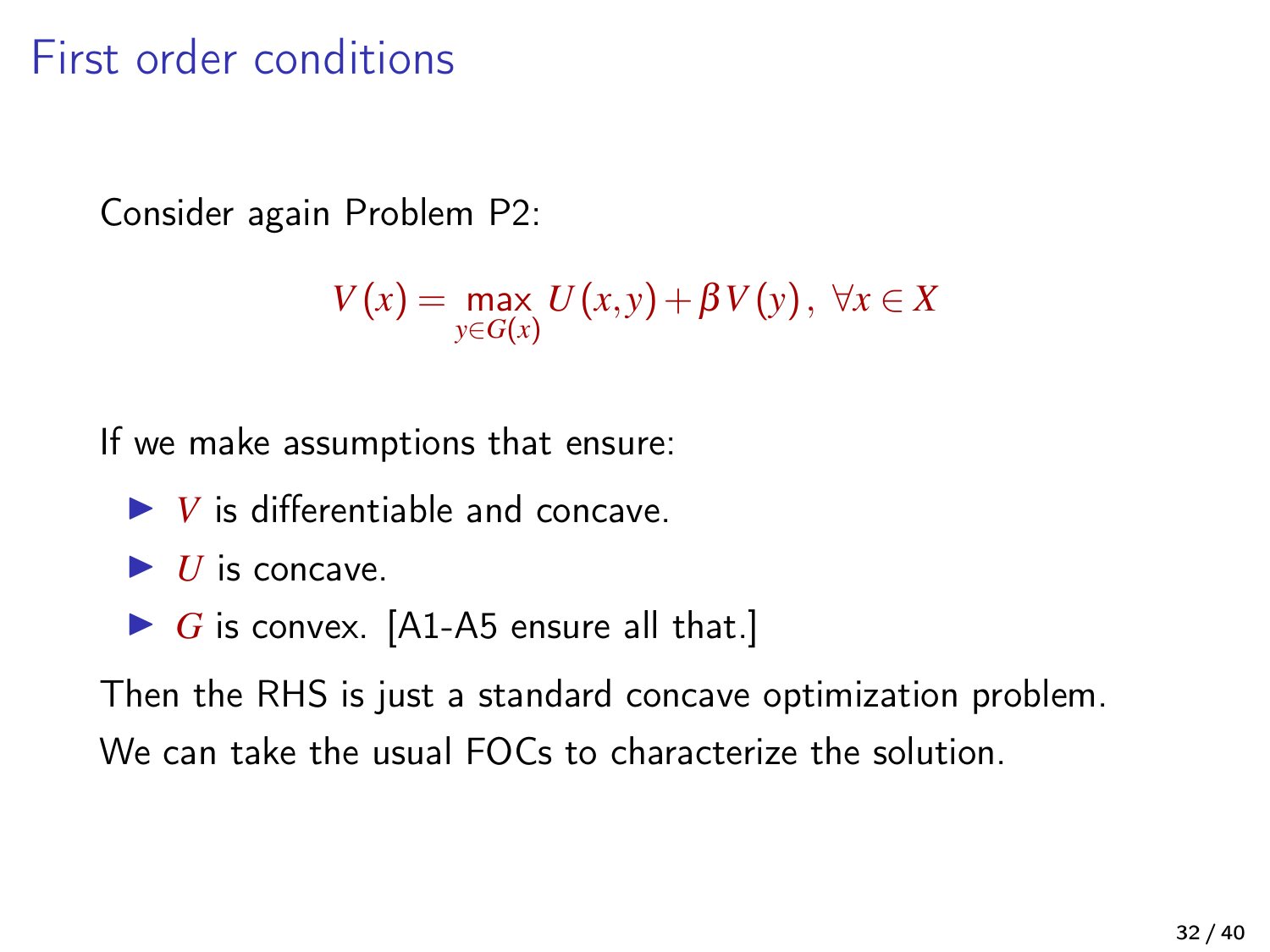## First order conditions

 $\blacktriangleright$  For  $y$ :

$$
D_{y}U(x,\pi(x))+\beta DV(\pi(x))=0
$$
\n(12)

 $\blacktriangleright$  To find  $DV(x)$  differentiate the Bellman equation:

 $DV(x) = D_x U(x, \pi(x)) + D_y U(x, \pi(x)) D\pi(x) + BDV(\pi(x))D\pi(x) = 0$ (13)

 $\triangleright$  Apply the FOC to find the Envelope condition:

$$
DV(x) = D_x U(x, \pi(x)) \qquad (14)
$$
  
\n
$$
DV(\pi(x)) = D_x U(\pi(x), \pi(\pi(x))) \qquad (15)
$$

 $\blacktriangleright$  Sub back into the FOC:

 $D_v U(x, \pi(x)) + \beta D_v U(\pi(x), \pi(\pi(x))) = 0$  (16)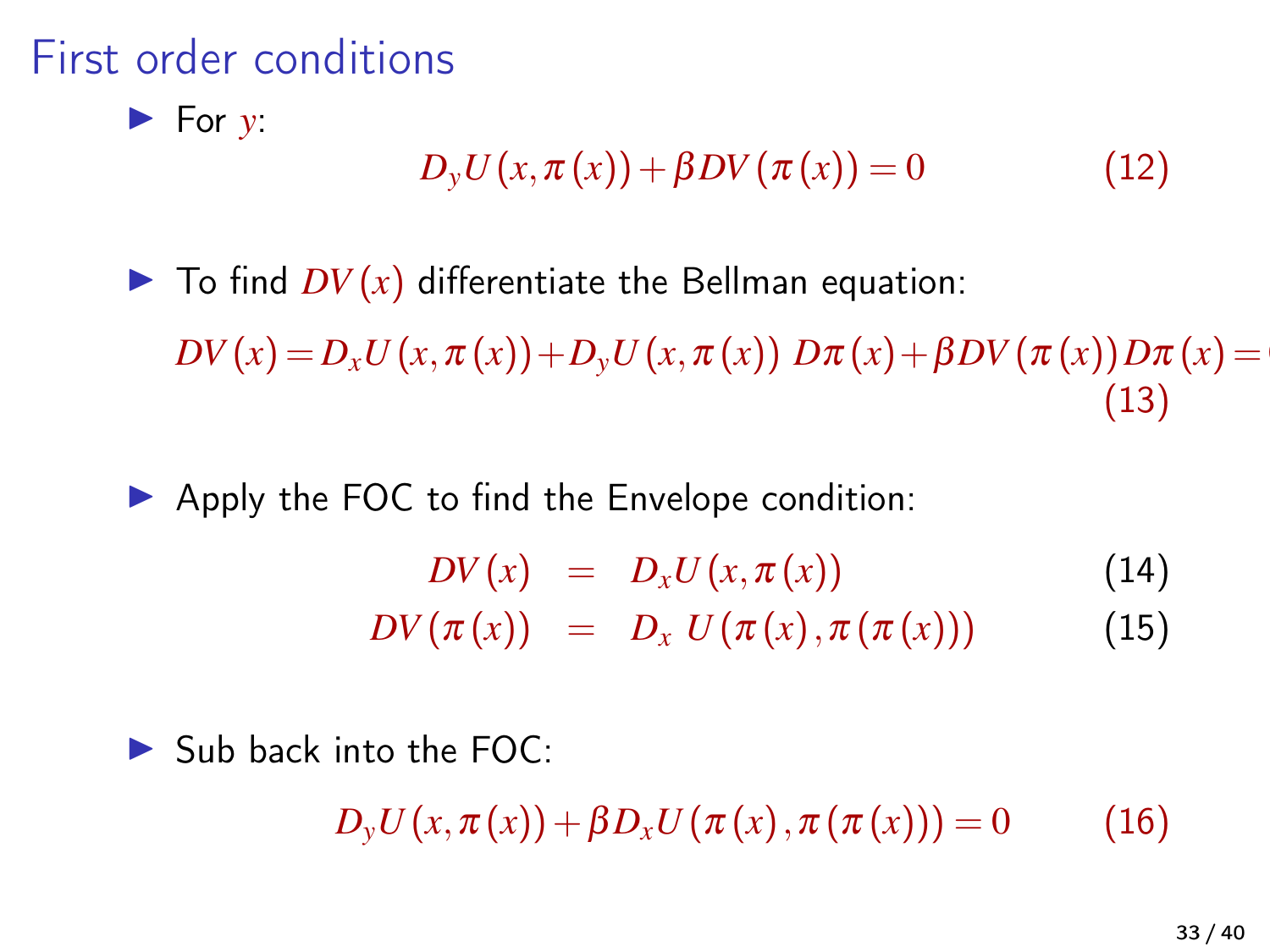#### First order conditions

 $\blacktriangleright$  In the usual prime notation:

$$
D_2 U(x, x') + \beta D_1 U(x', x'') = 0 \tag{17}
$$

 $\blacktriangleright$  Think about a feasible perturbation:

- 1. Raise  $x'$  a little and gain  $D_2U(x,x')$  today.
- 2. Tomorrow lose the marginal value of the state  $x'$ :  $D_1(x',x'')$ .
- $\triangleright$  Why isn't there a term as in the growth model's resource  $\text{constraint: } f'(k) + 1 - \delta$ ?
	- By writing  $U(x, x')$ , the resource constraint is built into *U*.
	- In the growth model:  $U(k, k') = u(f(k) + (1 \delta)k k')$ .
	- $\triangleright$  *D*<sub>1</sub>*U* = *u'* (*c*)[*f'* (*k*) + 1 − δ].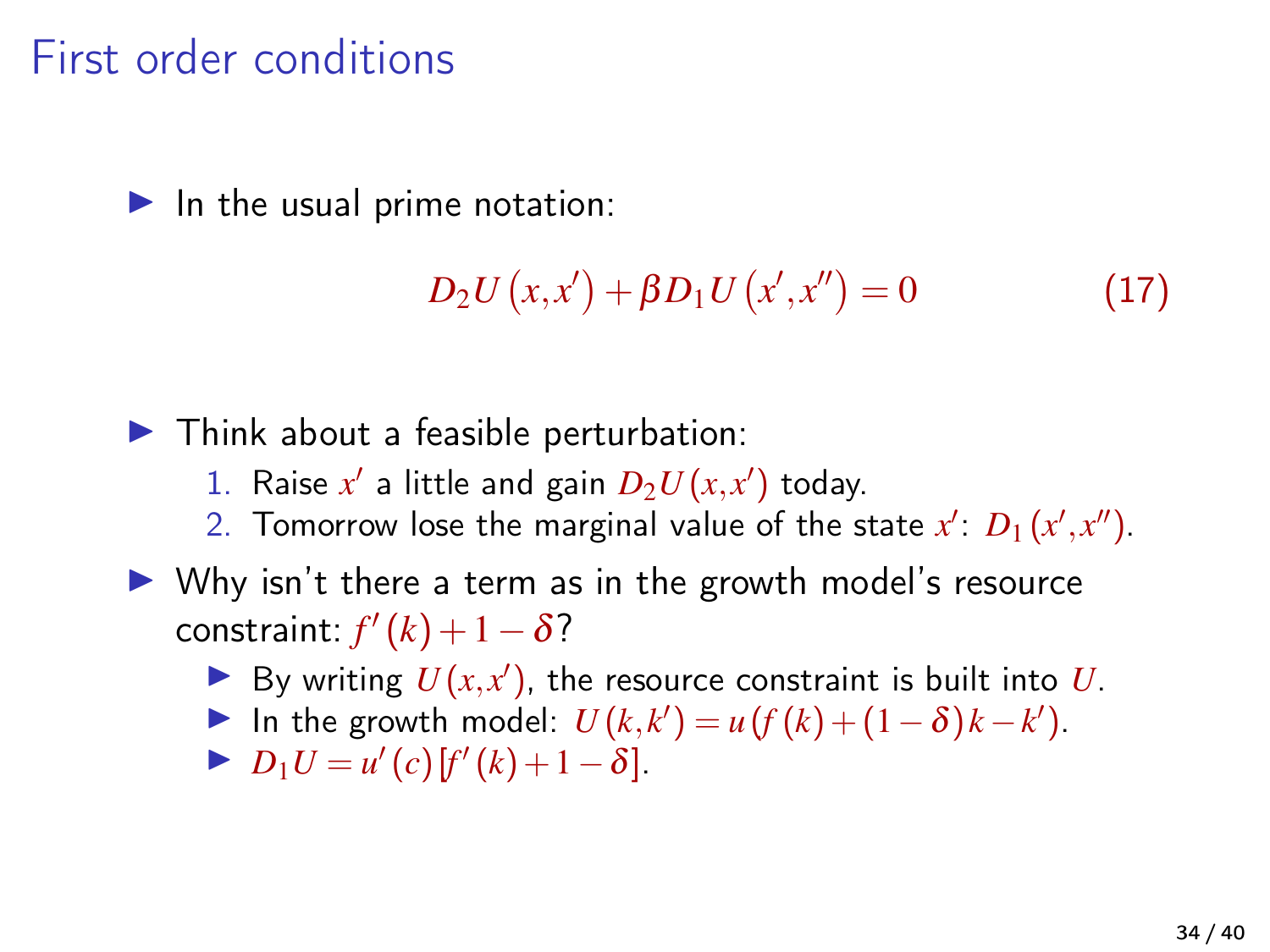### **Transversality**

- $\blacktriangleright$  Even though the programming problem is concave, the first-order condition is not sufficient!
- $\triangleright$  A mechanical reason: it is a first-order difference equation it has infinitely many solutions.
- $\blacktriangleright$  A boundary condition is needed.

Theorem 10: Let  $X \subset \mathbb{R}^K$  and assume A1-A5. Then a sequence  $\{x(t+1)\}\$  with  $x(t+1) \in Int G(x(t))$  is optimal in P1, if it satisfies the Euler equation and the transversality condition

$$
\lim_{t \to \infty} \beta^t D_x U(x(t), x(t+1)) x(t) = 0 \tag{18}
$$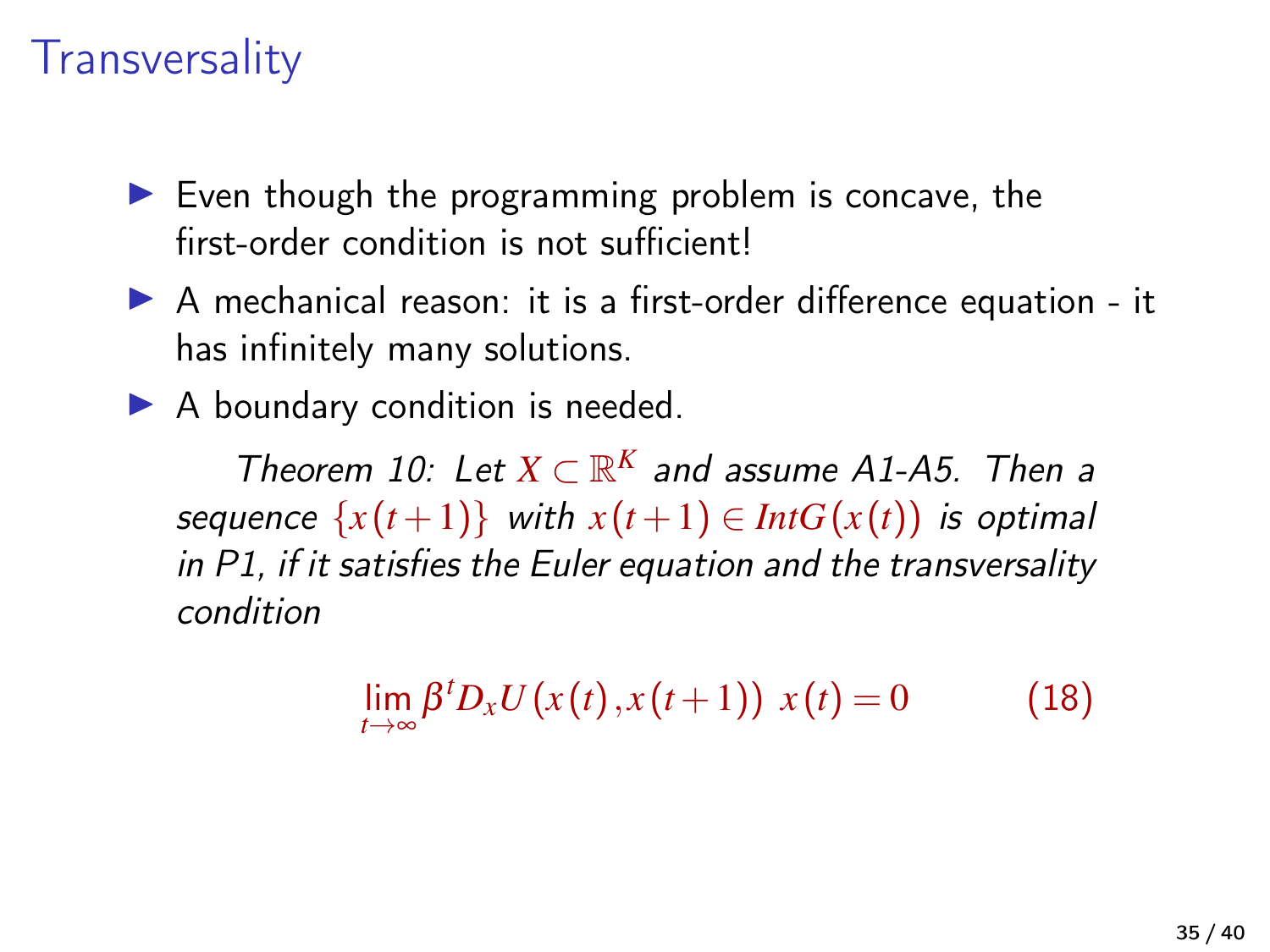Example: The growth model

$$
\max \sum_{t=0}^{\infty} \beta^t \ln(c(t))
$$
  
subject to  

$$
0 \le k(t+1) \le k(t)^{\alpha} - c(t)
$$
  

$$
k(0) = k_0
$$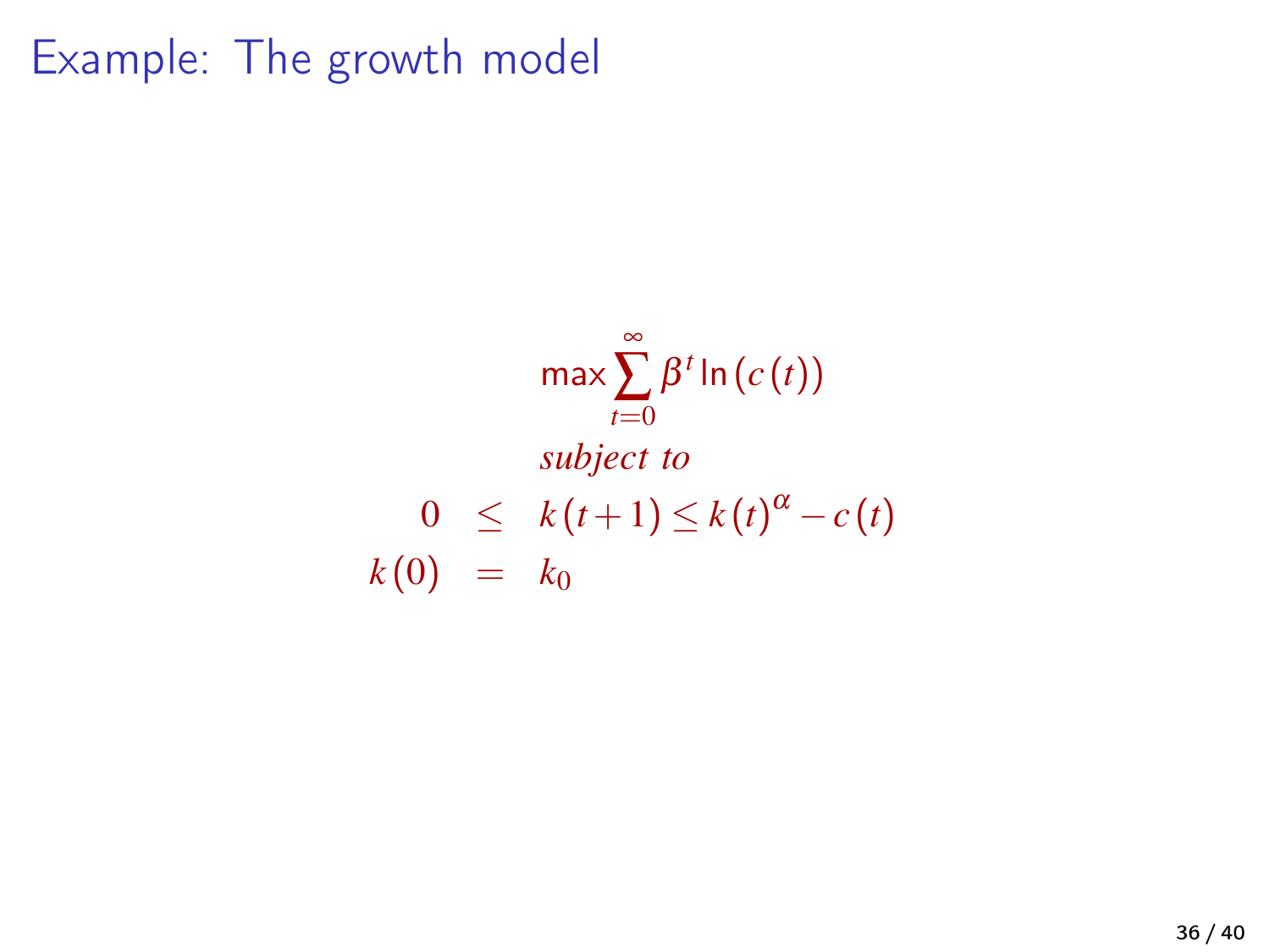# Example: The growth model

- $\triangleright$  Step 1: Show that A1 to A5 hold.
- ► Define  $U(k, k') = \ln (k^{\alpha} k')$ .
- A1 is obvious:  $G(x)$  is non-empty. The sum of discounted utilities is bounded for all feasible paths.

 $\blacktriangleright$  A<sub>2</sub>.

- $\triangleright$  *X* is compact no, but we can restrict *k* to a compact set w.l.o.g.
- $\blacktriangleright$  *G* is compact valued and continuous: check
- $\blacktriangleright$  *U* is continuous: check
- $\triangleright$  A3: *U* is strictly concave.  $G(x)$  is convex: check.
- $\triangleright$  A4: *U* is strictly increasing in *x*. *G* is monotone: check.
- $\triangleright$  A5: *U* is continuously differentiable: check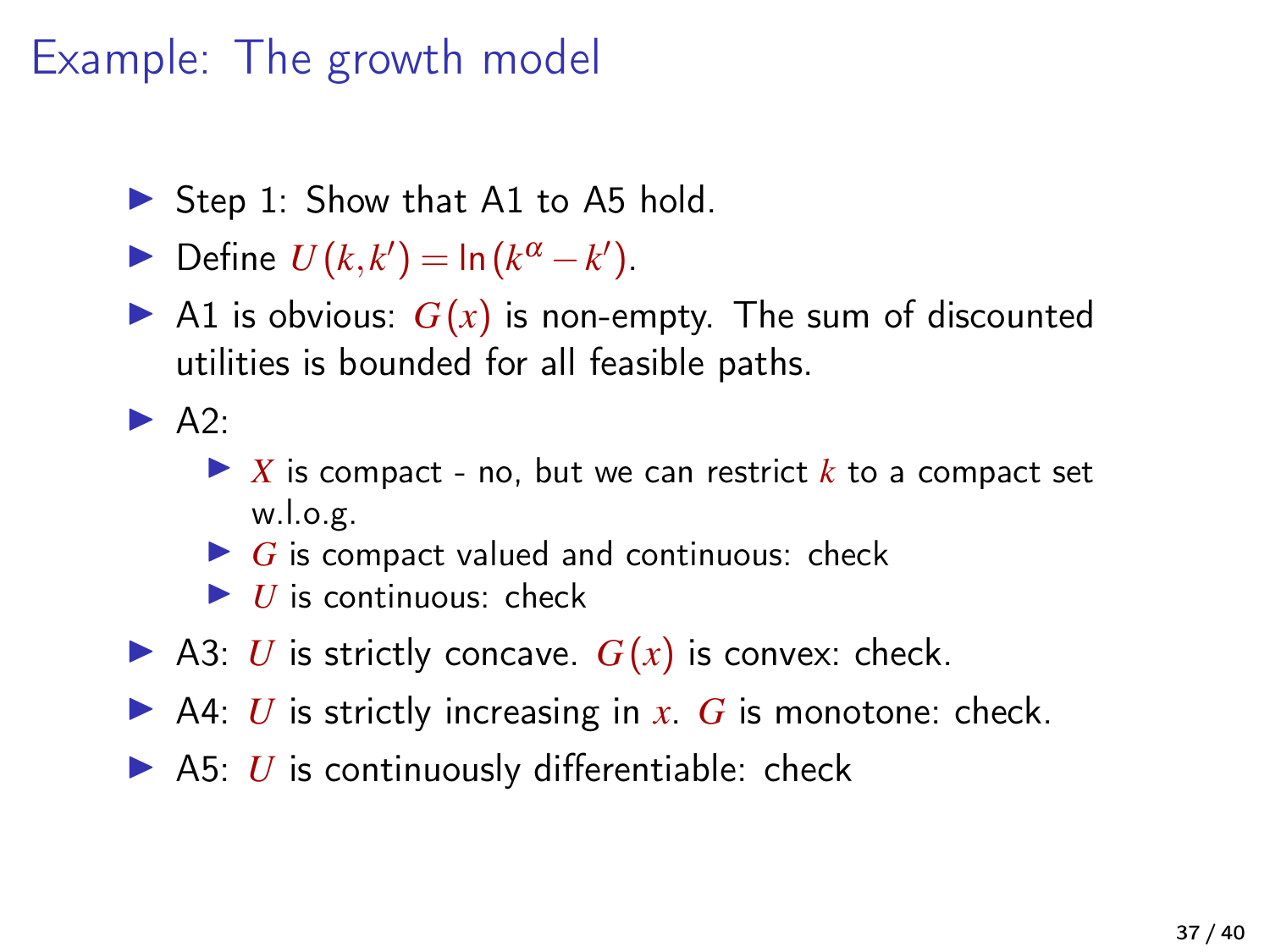## Example: The growth model

- $\triangleright$  Step 2: Theorems 1-6 and 10 apply.
- $\triangleright$  We can characterize the solution by first-order conditions and TVC.
- $\blacktriangleright$  FOC:

$$
\frac{1}{k^{\alpha}-\pi(k)} = \beta V'(\pi(k))
$$
\n(19)



$$
V'(k) = \frac{\alpha k^{\alpha - 1}}{k^{\alpha} - \pi(k)}\tag{20}
$$

Combine:

\n
$$
\frac{1}{k^{\alpha} - \pi(k)} = \beta \frac{\alpha \pi(k)^{\alpha - 1}}{\pi(k)^{\alpha} - \pi(\pi(k))}
$$
\nOr:

\n
$$
u'(c) = \beta f'(k') u'(c')
$$
\n(22)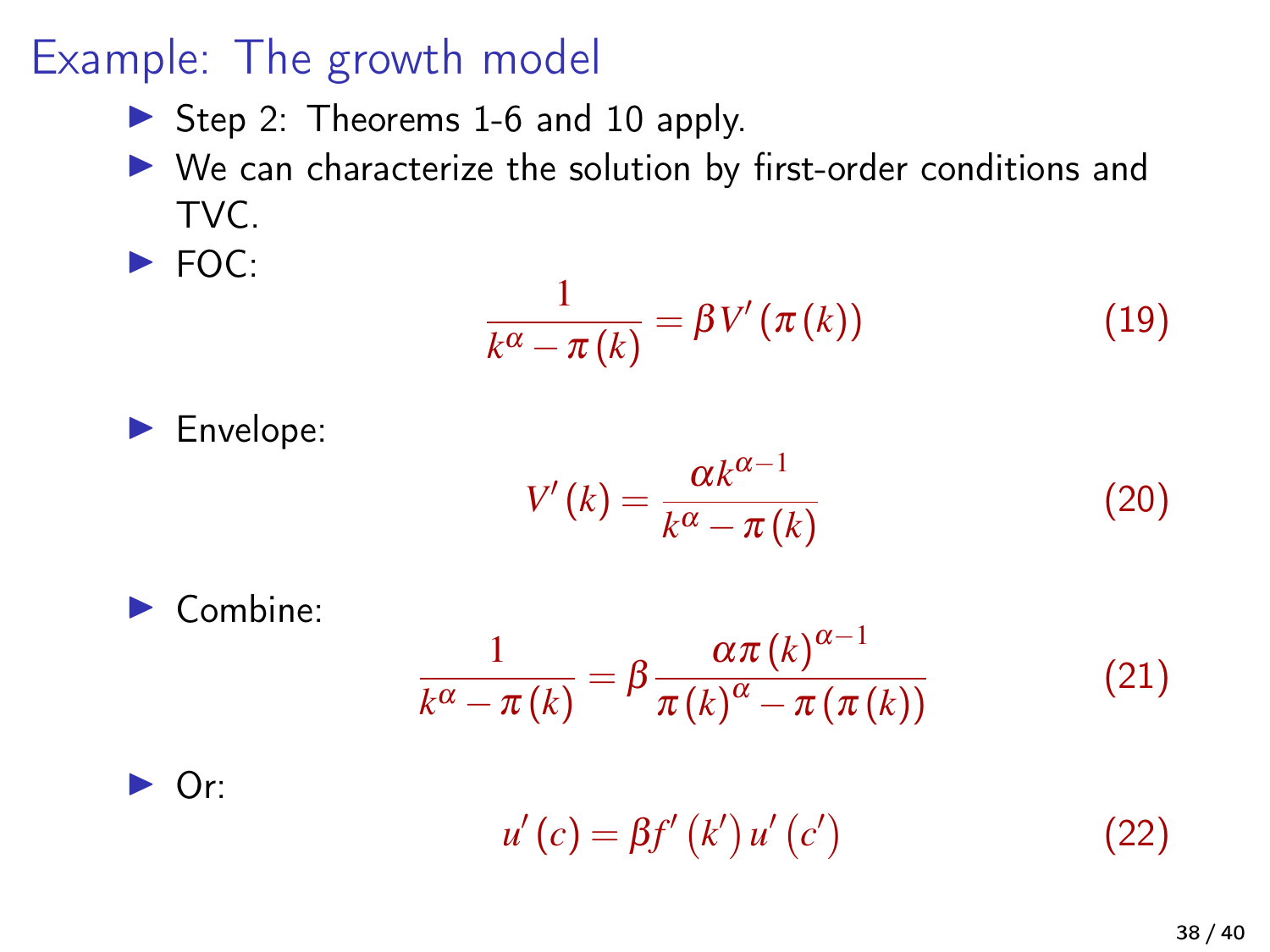Other things we know:

- 1. *V* is continuously differentiable, bounded, unique, strictly concave.
- 2.  $V'(k) > 0$ .
- 3. The optimal policy function  $c = \phi(k)$  is unique, continuous.